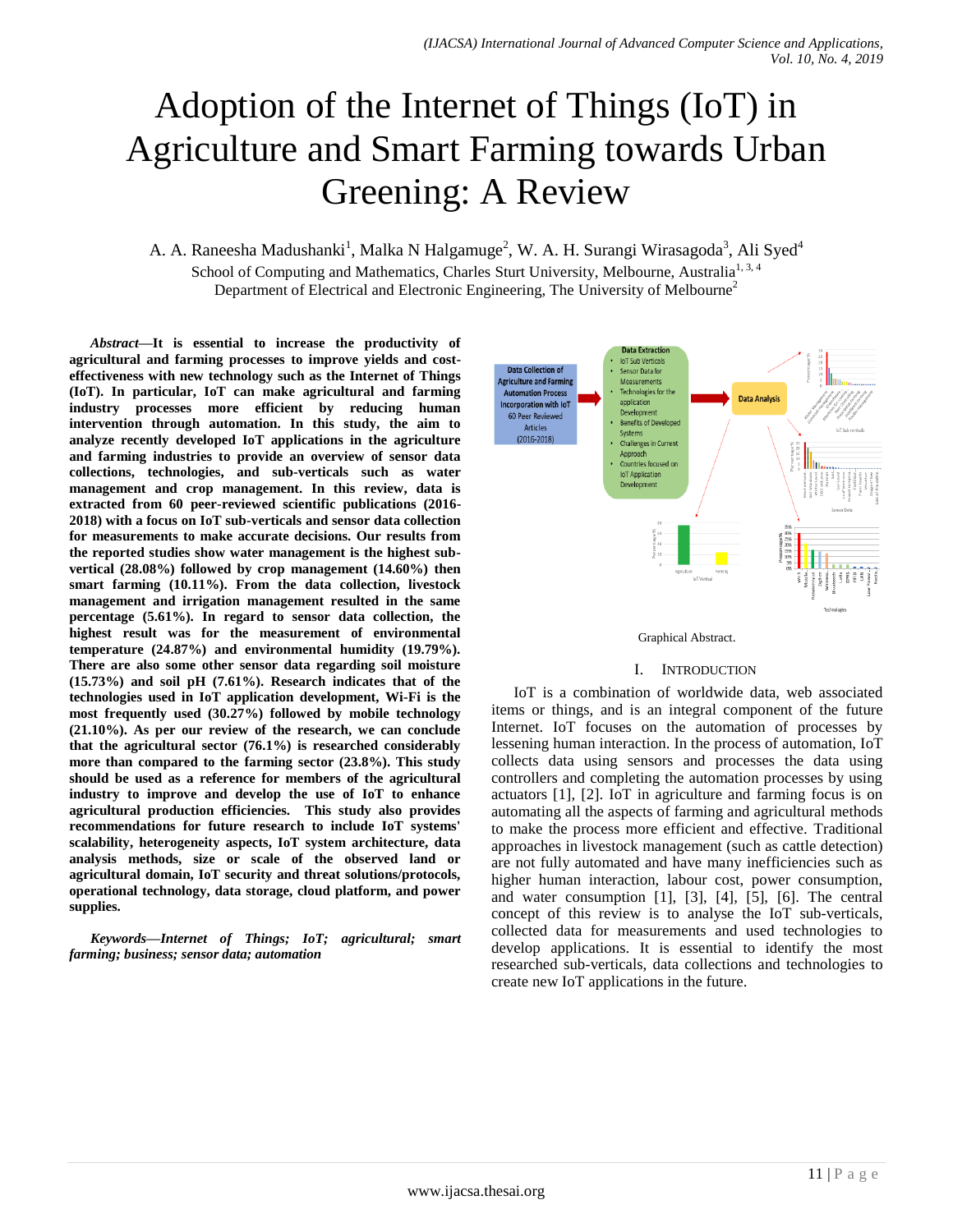This review provides an overall picture of currently developed IoT applications in agriculture and farming between 2016 and 2018.

As a solution to the existing problems, researchers have focused on smart agricultural and farming automated systems with the help of IoT [7], [8], [9], [10]. IoT is the network of things which identifies elements clearly with the help of software intelligence, sensors and ubiquitous connectivity to the Internet. In IoT, the data that collects from Internetconnected items or things contains with gadgets, sensors and actuators [1]. Many researchers have focused on smart systems for monitoring and controlling agricultural parameters by enhancing productivity and efficiency. Smart systems collect data for measurements to get accurate results that can lead to appropriate actions. Current use of smart agricultural systems relates to collecting data on environmental parameters such as temperature, humidity, soil moisture and pH [11], [12], [13]. With accurate sensor data collection using a range of different sensors, researchers have implemented smart agricultural systems to make the farm process more effective [9], [14]. Research has mainly focused on sub-verticals such as water management, crop management and smart farming to make processes automated by reducing human intervention, costs, power consumption and water consumption.

The automation process of agricultural and farming reduced human interaction and improve the efficiency. The reason for that is every country population depends on agriculture thus consumers of these resources should use water and land resources optimally [19], [20]. Moreover, it is imperative to have good quality production and crop management in order to maximize profitability. Hence, IoT base agricultural management systems are integral for an agriculturally based country. The new systems developed using IoT technologies have reduced the drawbacks associated with traditional approaches and provided many advantages to farmers. For example, IoT-based water management systems collect environmental attributes such as temperature, water level and humidity through the sensors and provide accurate irrigation timing [19], [21]. In addition, crop management systems developed using IoT monitor the temperature, humidity and soil through sensors thus providing adequate information so that farmers can manage the crops appropriately [25]. Overall, these IoT-based systems help to reduce human interaction, power utilization and reduce cost in the field of agriculture. Moreover, IoT-based agricultural related applications have been used in the area of pest control, weather monitoring, nutrient management and greenhouse management.

IoT for agriculture uses sensors to collect big data on the agricultural environment. It discovers, analyses and deals with models built upon big data to make the development of agriculture more sustainable [34]. IoT can provide efficient and low-cost solutions to the collection of data. Weather, Water Scarcity, Soil fertility and Pesticides are the significant players in it. IoT will make agriculture beneficiary. Agriculture and farming depend on water [35]. Farmers depend on rainfall for all their agricultural needs.

Fertilizer also plays a very significant role in the field of agriculture by helping to increase the productivity of plants [36]. By using IoT, farmers can manage soil condition more effectively and at less expense by monitoring them from any location [37]. The primary objective of this study is how IoT and technologies are used in conserving water, fertiliser and energy in the agricultural industry by combining new technologies. This has benefits for the development of the economy of countries as well as the wealth of the people [38]. With the combination of both advanced technologies in hardware and software, IoT can track and count all relevant aspects of production which can reduce the waste, loss and cost [39]. The information needed to make smart decisions can be obtained merely by using electronic devices [40]. IoT transforms the agricultural industry and enables farmers to overcome different challenges. Innovative applications can address these issues and therefore increase the quality, quantity, sustainability and cost-effectiveness of crop production [41], [42], [43]. IoT provides more benefits to the farming industry by improving the health of animals through better food and environment, addressing the labour shortage issue as well cost savings through automation, increase in milk production, and increase in some animals during the breeding period through detection of estrus cycle and additional revenue streams from waste.

Our study has analyzed recently developed IoT applications in the fields of agriculture and farming to address current issues such as unnecessary human interaction leading to higher labour cost, unnecessary water consumption and water-saving measures for the future, higher energy consumption, energy-saving measures for the future and crop monitoring difficulties. According to our analysis, we can identify a focus on water and crop management as subverticals in the agriculture and farming sectors. This survey also focusses on other agriculture and farming sub-verticals to identify the gap between IoT application developments in the least researched areas. The IoT generates enormous data, socalled big data (high volume, at a different speed and different varieties of data) in varying data quality. Analysing the IoT system and its key attributes are the key to advancing smart IoT utilization. Therefore, the primary aim of our paper is to explore recently created IoT applications in the agriculture and farming industry to give the more profound understanding about sensor data collection, used technologies, and subverticals, for example, water and crop management. The secondary aim of this study is to analyse the current issues such as higher human interaction, high labour cost, higher water consumption and save water for future, higher energy consumption and save energy/electricity for future, crop monitoring difficulties in IoT for agriculture and farming.

The remainder of this paper is as follows: In Section II we include raw data collection methodology, data inclusion criteria, and data analysis methods. Finally, the results of Agriculture and Farming based on IoT Sub verticals, Sensor Data, and Technologies are presented in Section III, and in Section IV we discuss the results. Section V concludes the paper. The raw data collected from 60 peer-reviewed publications used in this paper are summarised in Table I.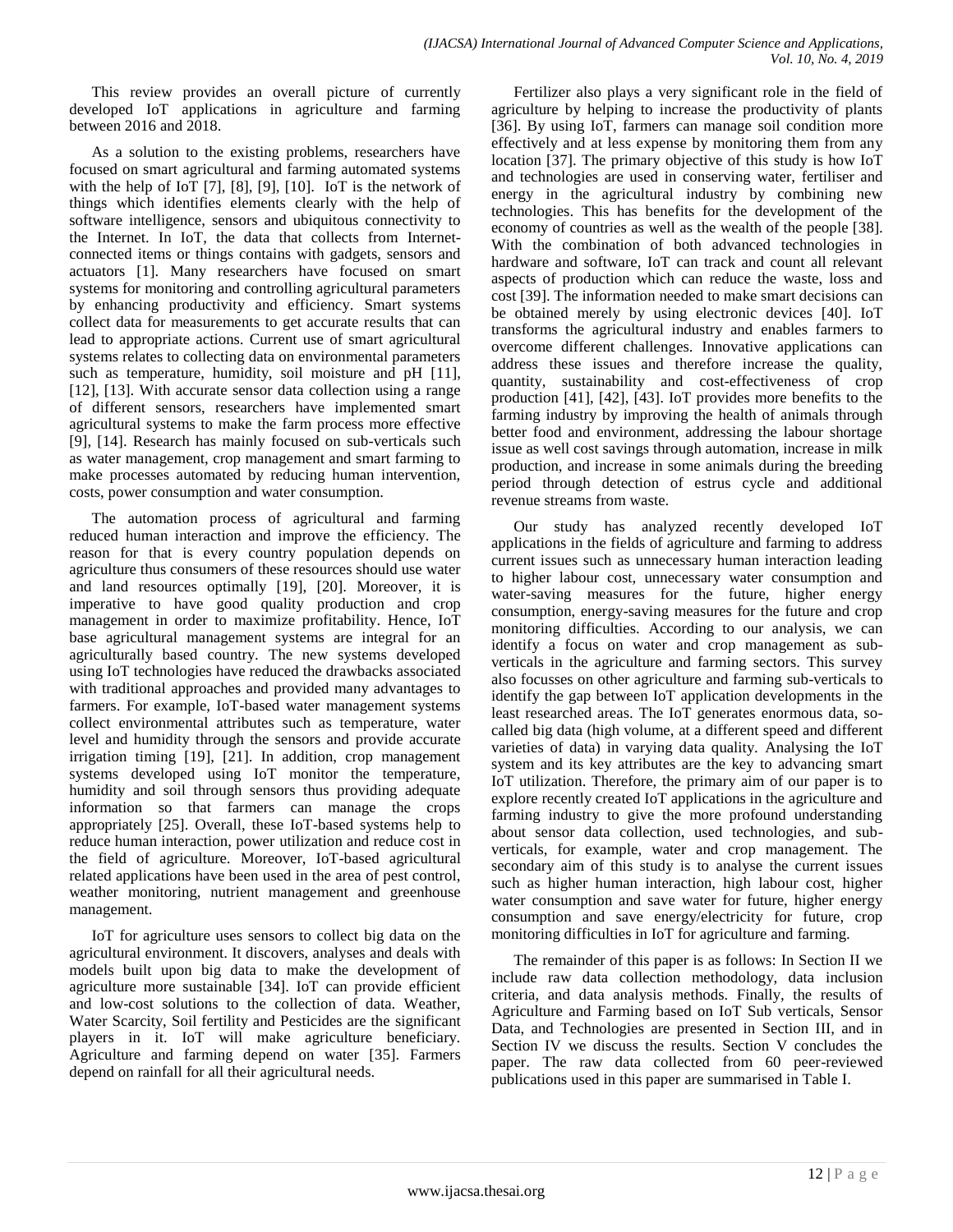### II. MATERIALS AND METHODS

Data collection involves identifying important criteria in research articles on the Internet of Things (IoT) in the agriculture and farming sectors.

As shown in Table I, these essential criteria were used to analyse relevant research papers. In particular, 60 peerreviewed scientific publications on IoT in the agriculture and farming sectors published in scientific journals between 2016 and 2018 were used.

*1) Collection of raw data*: The data gathered for this review is from 60 peer-reviewed publications (2016-2018) that were collected from the IEEE database. All these publications have different data applications that have been studied and analyzed in this survey. The attributes compared were sub-verticals, data collection measurements, used technologies, challenges in current approach, benefits, countries and drivers of IoT.

*2) Data inclusion criteria:* To evaluate the data inclusion criteria a comparison table was drawn to include as the following attributes: Author, Sub vertical, Data collection measurements, Technologies, Benefits, Challenges, Solutions and Drivers of IoT. Nevertheless, in our study, articles were excluded when the selected attributes were not present. In our analysis, the number of sensors, amount of data collected, underlying technologies, sensor topology and other intermediate gateways were not included since no information can find with all the peer-reviewed publications (2016-2018).

*3) Data analysis:* We pooled and analyzed the reported studies based on data collected through peer reviewed articles and displaying emerging themes in a table. The data sets included attributes such as Sub vertical, Data collection measurements, Technologies, Benefits, Challenges, Solutions, Countries focused on automation of the agriculture proses and Drivers of IoT. The descriptive details of the study based on the publication year were analyzed to observe the results from 2016 to 2018.

#### III. RESULTS

This review aims to analyse the incorporation of IoT for the development of applications in the agriculture and farming sectors. The study focuses on sub-verticals and collecting data for measurements and technologies in the field of agriculture and farming to increase productivity and efficiency with the help of the Internet of Things (IoT). This study of IoT in agriculture and farming focuses on developing a criterion approach with the help of agricultural environmental parameters and IoT measures and technologies. In the field of agriculture, there are many environmental parameters that need to be considered to enhance crops, reduce water consumption and human involvement [44]. Moreover, there are many sub-verticals that can be identified depending on the differences in approach.

In this review, we have gathered articles which have focused on agricultural and farming sub-verticals from 2016 to 2018. As shown in Fig. 1, 23 sub-verticals were found according to the results obtained and the topmost area was water management (28.08%).

As IoT depends on sensor data collections, a vast amount of data needs to be gathered to identify or predict accurate results. This study indicates that many researchers have focused on environmental temperature (24.87%), humidity (19.79%) and soil moisture (15.73%) as environmental measurements. As shown in Fig. 2, 28 types of data were collected for measurements with environmental temperature and humidity being considered the most critical parameters for agriculture and farming.

As shown in Fig. 3, we have categorised all technologies used in the articles. This study has identified Wi-Fi as the most used technology (30.27%) followed by Mobile Technology (21.10%) for both agriculture and farming. ZigBee, another data transfer technology, is also used but to a lesser extent.

According to Fig. 4, the use of IoT was more prominent in the agriculture industry than the farming industry (Agriculture  $-76.1\%$ , Farming  $-23.8\%$ ).



#### **IoT Sub verticals**

Fig. 1. Agriculture and Farming Sub Verticals: different Agricultural and Farming Sub Verticals Considered to Enhance Efficiency and Productivity–Pooling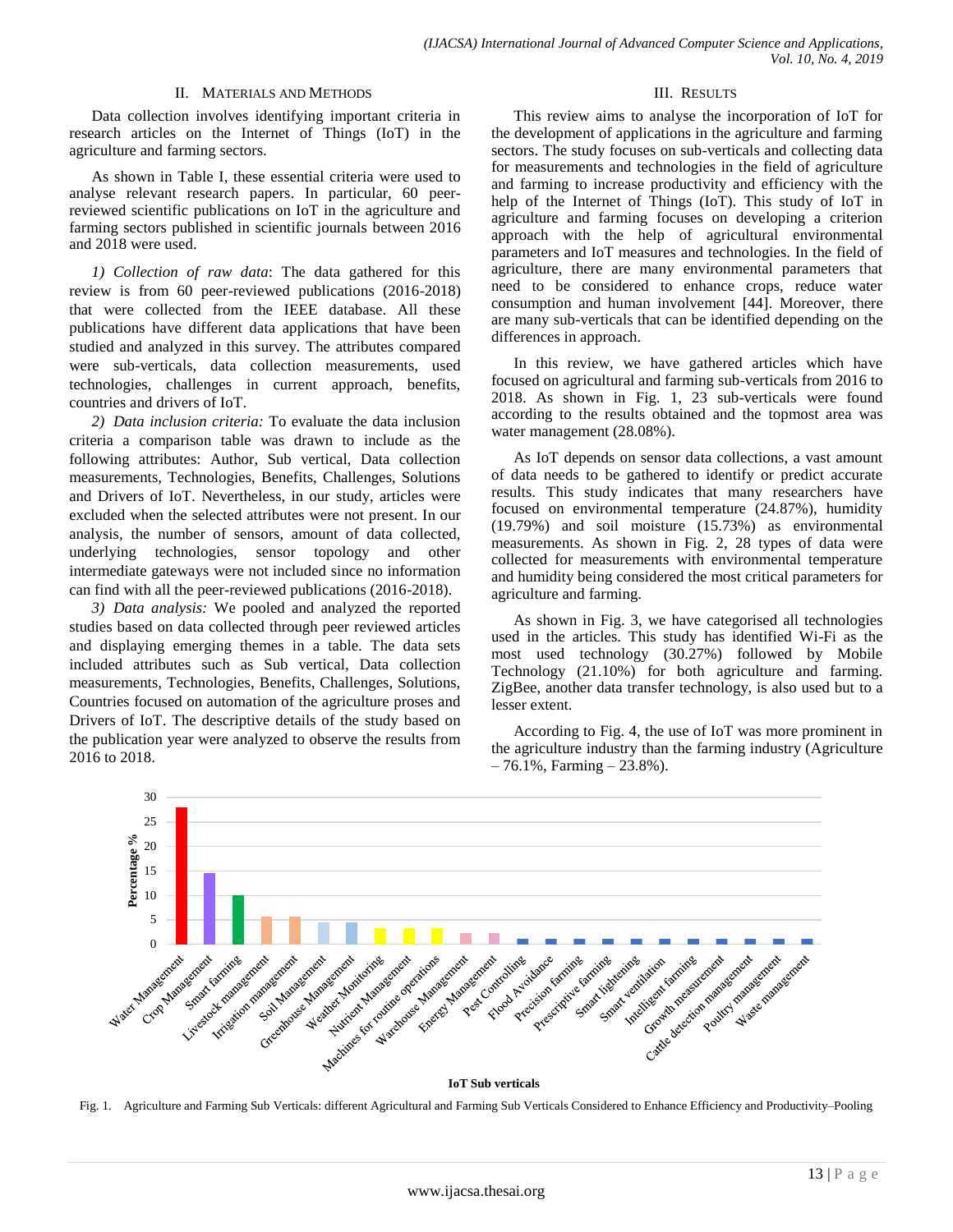

Data from the 60 Scientific Peer-Reviewed Publications Published in 2016-2018.

Fig. 2. Utilization of Sensor Data based on Farming Activities Referred to in the Data Pool of 60 Peer Reviewed Published Articles.





Fig. 3. Overview of different Technologies Referred to in the Data Pool of 60 Peer Reviewed Published Articles and Frequency of Mentions Shown in Order of High Frequency to Low.



**IoT Vertical**

Fig. 4. Overview of Comparing the usage of Internet of Things in two Verticals as Agriculture and Farming in 60 Peer-Reviewed Research Articles to understand which is mostly used Internet of Things from Year 2016-2018.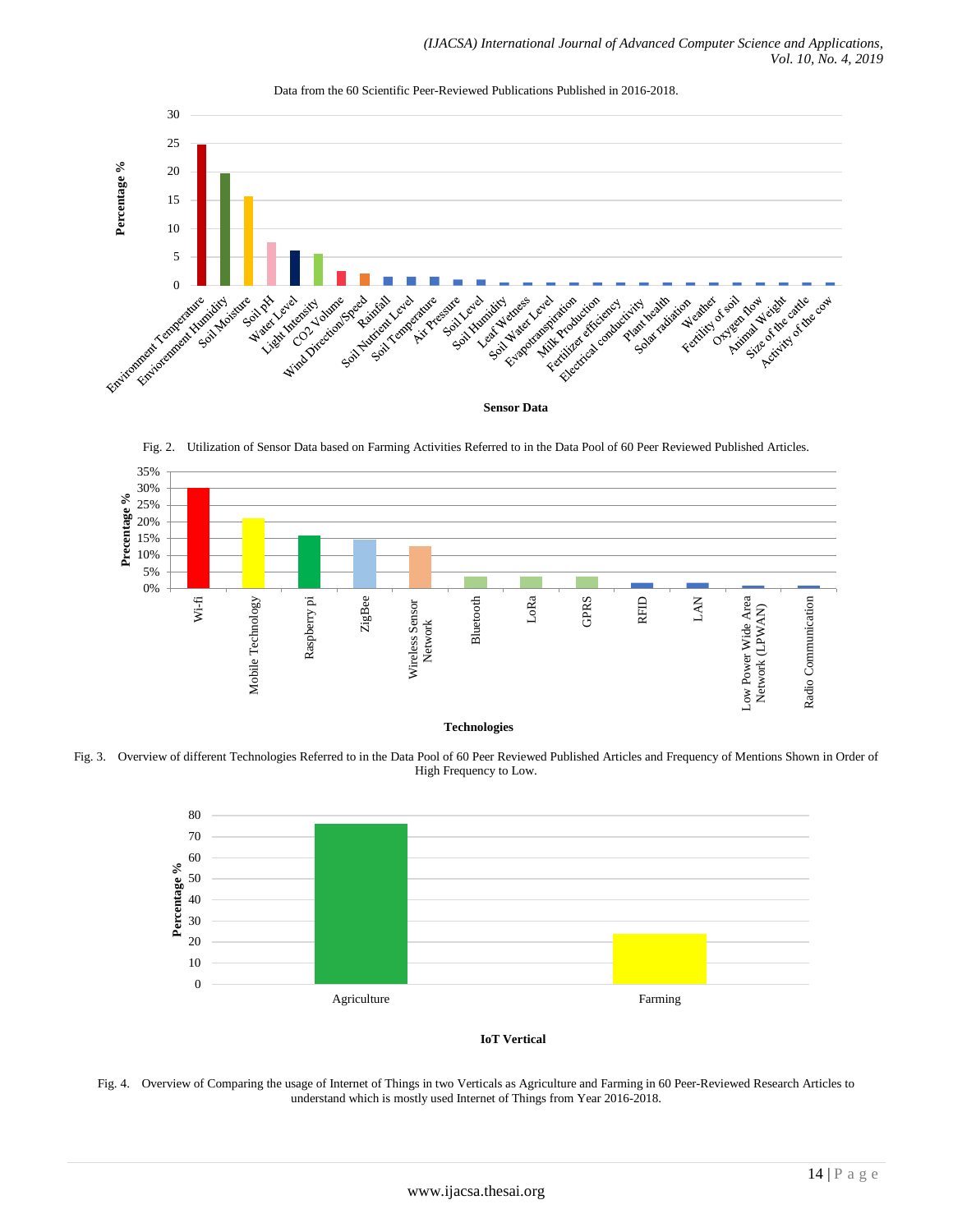| N<br>$\bf{0}$  | Year/Autho<br>r                     | <b>IoT</b> Sub<br><b>Verticals</b>                                             | <b>Measures</b> (Data<br>collection)                                                                             | <b>Technologie</b><br>s Used                                                                                                     | <b>Benefits of</b><br><b>Proposed</b><br><b>System</b>                                                                                                                                                                                                                                                                         | <b>Challenges</b> in<br><b>Current</b><br>Approach                                                                                                                                                                        | <b>Solution for</b><br><b>Current Issues</b>                                                                                                                                                                                | <b>Drivers of</b><br>IoT                                                                                                                                       | <b>Applicatio</b><br>$\mathbf n$   |
|----------------|-------------------------------------|--------------------------------------------------------------------------------|------------------------------------------------------------------------------------------------------------------|----------------------------------------------------------------------------------------------------------------------------------|--------------------------------------------------------------------------------------------------------------------------------------------------------------------------------------------------------------------------------------------------------------------------------------------------------------------------------|---------------------------------------------------------------------------------------------------------------------------------------------------------------------------------------------------------------------------|-----------------------------------------------------------------------------------------------------------------------------------------------------------------------------------------------------------------------------|----------------------------------------------------------------------------------------------------------------------------------------------------------------|------------------------------------|
| 1              | Venkate<br>et al<br>(2017)<br>$[1]$ | $\checkmark$ Water<br>Managem<br>ent                                           | $\checkmark$ Environmental<br>temperature<br>$\checkmark$ Humidity<br>$\checkmark$ Soil<br>$\checkmark$ moisture | $\checkmark$ Raspberry<br>pi<br>$\check{\mathbf{W}}$ i-Fi.<br>$\checkmark$ RFID<br>$\checkmark$ Bluetooth<br>$\checkmark$ Zigbee | $\checkmark$ Can detect<br>the<br>temperature,<br>humidity<br>and<br>moisture.<br>Continuous<br>✓<br>monitoring<br>all the<br>places<br>including<br>critical<br>areas.                                                                                                                                                        | $\checkmark$ Human<br>interaction<br>$\checkmark$ Labour cost<br>$\checkmark$ Wastage of<br>water<br>$\checkmark$ Crop from<br>abnormal<br>irrigation.                                                                    | $\checkmark$ Detect<br>temperature,<br>humidity,<br>moisture using<br>sensors.<br>$\checkmark$ Maximize the<br>yield of crop<br>by monitoring<br>agricultural<br>parameters.                                                | $\checkmark$ Can deploy<br>it in any<br>type of<br>environmen<br>t for.<br>$\checkmark$ monitoring<br>$\checkmark$ flexibility<br>$\checkmark$ robust          | $\checkmark$ Agricultu<br>re       |
| $\overline{c}$ | Athira et al<br>(2017)<br>$[2]$     | $\checkmark$ Pest<br>controllin<br>g<br>$\checkmark$ Weather<br>monitorin<br>g | $\checkmark$ Soil moisture<br>$\checkmark$ Temperature<br>$\checkmark$ Water level                               | $\checkmark$ ZigBee                                                                                                              | $\checkmark$ Irrigation<br>process is<br>completely<br>controlled<br>by<br>computer-<br>based<br>systems.<br>$\checkmark$ System<br>analyses the<br>weather<br>reports.<br>$\checkmark$ Keep pest<br>away from<br>the crops.<br>$\checkmark$ Help to<br>faster the<br>growth of<br>plants.<br>$\checkmark$ Power<br>efficient. | $\checkmark$ Only works<br>based on<br>the commands<br>from user                                                                                                                                                          | $\checkmark$ Low cost<br>$\checkmark$ Efficient<br>growth of<br>crops<br>$\checkmark$ Faster growth<br>of plants.                                                                                                           | $\checkmark$ Predict and<br>tackle<br>drought<br>situations<br>to prevent<br>to loss of<br>crops.<br>$\checkmark$ Keep<br>monitoring<br>climate<br>conditions. | $\checkmark$ Agricultu<br>re       |
| 3              | Zhao et al<br>(2017)<br>$[3]$       | $\checkmark$ Water<br>Managem<br>ent                                           | $\checkmark$ Water level                                                                                         | $\checkmark$ LoRa<br>technology                                                                                                  | $\checkmark$ Can utilize<br>the water<br>usage.                                                                                                                                                                                                                                                                                | $\checkmark$ To identify the<br>appropriate<br>time and in the<br>right amount<br>of water.<br>$\checkmark$ High power<br>consumption.<br>$\checkmark$ High cost.<br>$\checkmark$ Low coverage<br>of ZigBee and<br>Wi-Fi. | $\checkmark$ Minimize the<br>cost of<br>deployment<br>and<br>maintenance.<br>$\checkmark$ More efficient.<br>$\checkmark$ Cover wider<br>area than<br>ZigBee and<br>Wi-Fi.<br>$\checkmark$ Energy<br>consumption is<br>low. | $\checkmark$ Users can<br>remotely<br>access<br>irrigation<br>system and<br>check the<br>status.                                                               | $\checkmark$ Agricultu<br>re       |
| $\overline{4}$ | Sagar S et al<br>(2017)<br>$[4]$    | $\checkmark$ Flood<br>Avoidance                                                | $\checkmark$ Water level<br>$\checkmark$ Soil moisture                                                           | $\checkmark$ Mobile<br>technology                                                                                                | $\checkmark$ Lessen the<br>human<br>intercession.<br>$\checkmark$ Lessen the<br>probability<br>of the flood<br>occurrences.<br>$\checkmark$ Faster the<br>growth of<br>the crops.                                                                                                                                              | $\checkmark$ Save water for<br>the future.<br>$\checkmark$ Save<br>electricity for<br>the future.                                                                                                                         | $\checkmark$ Flood<br>avoidance.<br>$\checkmark$ Power cutoff is<br>being reduced.                                                                                                                                          | $\checkmark$ Higher the<br>revenue by<br>faster the<br>growth of<br>crops.<br>$\checkmark$ Ensure the<br>durability<br>of the soil.                            | $\checkmark$ Agricultu<br>$\rm re$ |

TABLE I. IOT IN AGRICULTURE AND FARMING CRITERION-APPROACH-DATA EXTRACTED FROM 60 SCIENTIFIC ARTICLES IN 2016-2018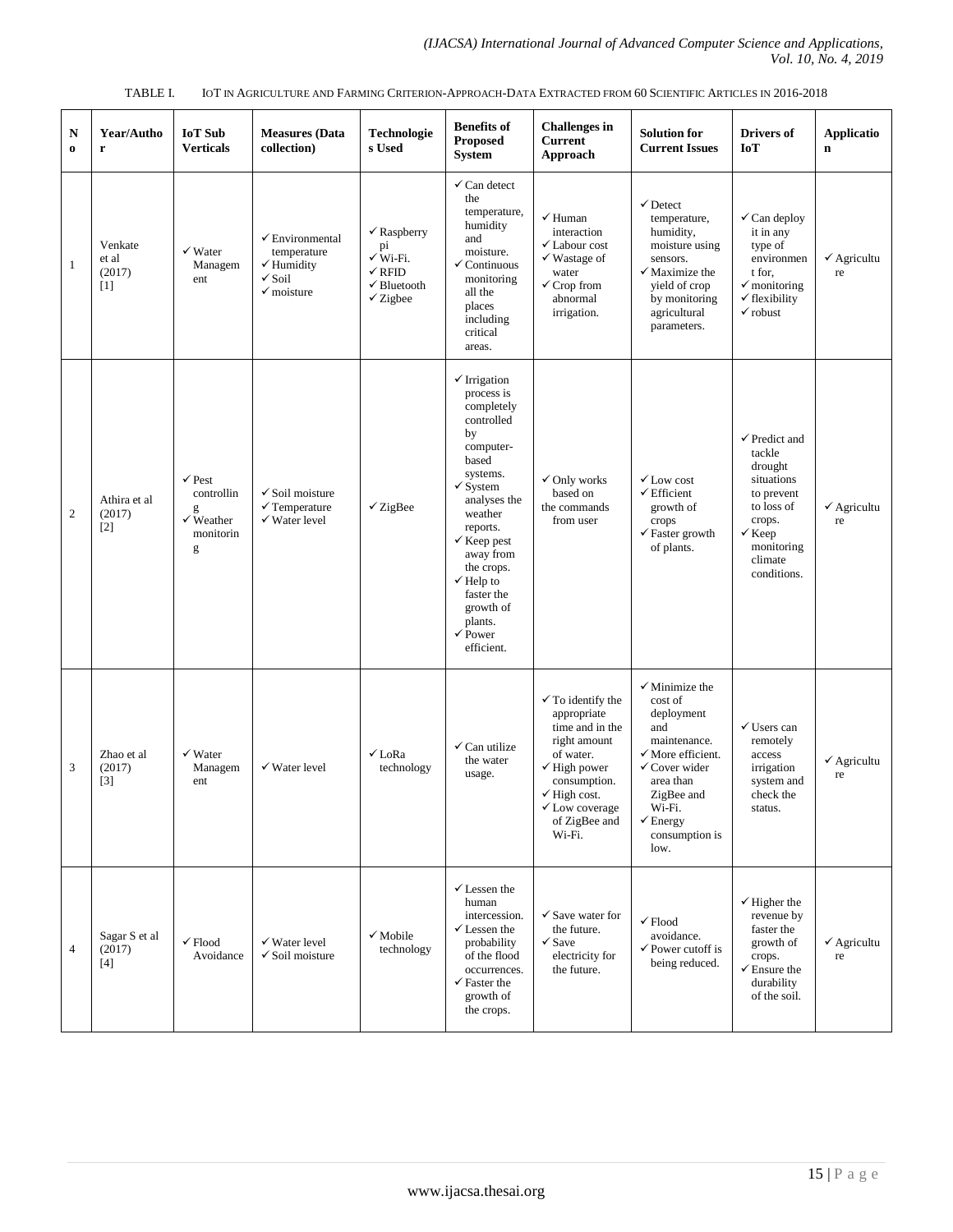| 5      | Saraf et al<br>(2017)<br>$[5]$             | $\checkmark$ Water<br>Managem<br>ent    | $\checkmark$ Water level.<br>$\checkmark$ Soil<br>$\checkmark$ Moisture.<br>$\checkmark$ Environment<br>temperature.<br>$\checkmark$ Humidity                                                   | $\checkmark$ Wireless<br>sensor<br>network.<br>$\checkmark$ ZigBee.<br>$\checkmark$ Mobile<br>technology | $\checkmark$ Lessen the<br>human<br>interaction.<br>$\checkmark$ Efficiently<br>managed the<br>irrigation<br>water<br>system.                                                         | $\checkmark$ High water<br>consumption.<br>$\checkmark$ Human<br>interaction.                                                                                                                                       | $\checkmark$ The water<br>consumption is<br>reduced.<br>$\checkmark$ Lessen the<br>human<br>interaction.                                                            | $\checkmark$ Reduced<br>water<br>consumptio<br>n.                                                                                                                                                    | $\checkmark$ Agricultu<br>re |
|--------|--------------------------------------------|-----------------------------------------|-------------------------------------------------------------------------------------------------------------------------------------------------------------------------------------------------|----------------------------------------------------------------------------------------------------------|---------------------------------------------------------------------------------------------------------------------------------------------------------------------------------------|---------------------------------------------------------------------------------------------------------------------------------------------------------------------------------------------------------------------|---------------------------------------------------------------------------------------------------------------------------------------------------------------------|------------------------------------------------------------------------------------------------------------------------------------------------------------------------------------------------------|------------------------------|
| 6      | Upadhyaya et<br>al (2017)<br>[6]           | $\checkmark$ Water<br>Managem<br>ent    | $\checkmark$ Soil Moisture<br>$\checkmark$ Water<br>requirements                                                                                                                                | $\checkmark$ Wi-Fi<br>$\checkmark$ Mobile<br>technology                                                  | $\checkmark$ Broader<br>coverage.<br>$\checkmark$ Notify user<br>when any<br>change<br>happens.                                                                                       | $\checkmark$ No attention to<br>water<br>management.<br>$\checkmark$ No economic<br>feasibility.<br>$\checkmark$ Complicated<br>data for<br>understanding.<br>$\checkmark$ Data display is<br>not user<br>friendly. | $\checkmark$ Water<br>requirements<br>monitored.<br>$\checkmark$ Immediate<br>notification<br>sends to<br>farmer.<br>$\checkmark$ User friendly<br>data collection. | $\checkmark$ Captured<br>moisture<br>values<br>stored in<br>the cloud.<br>$\checkmark$ Compare<br>captured<br>values with<br>predefined<br>moisture<br>values.<br>√Used solar<br>powered<br>battery. | $\checkmark$ Agricultu<br>re |
| $\tau$ | Udhayakuma<br>r S et al<br>(2017)<br>$[7]$ | $\checkmark$ Water<br>Managem<br>ent    | $\checkmark$ Soil moisture<br>$\checkmark$ Environment<br>temperature.<br>$\checkmark$ Humidity                                                                                                 | $\checkmark$ Raspberry<br>pi<br>$\checkmark$ Mobile<br>technology                                        | $\checkmark$ Monitor<br>plants<br>through<br>smart<br>mobile.<br>$\checkmark$ Efficient<br>water<br>supply<br>management                                                              | $\checkmark$ Overhead<br>sprinklers.<br>$\checkmark$ Wastage of<br>water.                                                                                                                                           | $\checkmark$ Watering crop<br>without human<br>interaction.                                                                                                         | $\checkmark$ Analyze<br>moisture<br>level of<br>ground.                                                                                                                                              | $\checkmark$ Agricultu<br>re |
| 8      | Kumar et al<br>(2017)<br>[8]               | $\checkmark$ Water<br>Managem<br>ent    | $\checkmark$ Soil moisture<br>$\checkmark$ Environment<br>temperature.<br>$\checkmark$ Humidity                                                                                                 | $\checkmark$ Mobile<br>technology<br>$\checkmark$                                                        | $\checkmark$ Higher the<br>crop.<br>$\checkmark$ Efficient<br>water<br>supply.<br>$\checkmark$ Reduced<br>cost.<br>$\checkmark$ Resource<br>optimization                              | $\checkmark$ Hard to water<br>to crop equally<br>due to unequal<br>rain water<br>distribution.<br>$\checkmark$ Amount of<br>water not<br>defined.                                                                   | $\checkmark$ Farmers can<br>know field<br>status even<br>they are at<br>home.<br>✔ Efficient water<br>management.<br>√ Provide real<br>time<br>information.         | $\checkmark$ Automatic<br>plan<br>watering<br>system.                                                                                                                                                | $\checkmark$ Agricultu<br>re |
| 9      | Mathew et al<br>(2017)<br>[9]              | $\checkmark$ Nutrient<br>Managem<br>ent | $\checkmark$ Environment<br>temperature.<br>$\checkmark$ Humidity<br>√ Nitrogen level<br>$\checkmark$ Prosperous level                                                                          | $\checkmark$ Raspberry<br>pi<br>$\checkmark$ Mobile<br>technology<br>$\checkmark$ Wi-Fi                  | $\checkmark$ Can monitor<br>whether<br>conditions.<br>$\checkmark$ Cost<br>effective<br>$\checkmark$ Automatical<br>ly<br>monitored<br>disease<br>associated<br>with rice<br>species. | $\checkmark$ Low or high<br>watering.<br>✔ Lack of<br>nutrition<br>management.                                                                                                                                      | $\checkmark$ Whether<br>conditions<br>detected.<br>$\checkmark$ Enhanced the<br>fertilizer<br>amount.                                                               | $\checkmark$ Can<br>enhance the<br>fertilizer<br>amount.                                                                                                                                             | $\checkmark$ Agricultu<br>re |
| 10     | Suhas et al<br>(2017)<br>$[10]$            | $\checkmark$ Water<br>Managem<br>ent    | $\checkmark$ Temperature<br>$\checkmark$ Moisture level<br>$\checkmark$ Humidity<br>$\checkmark$ Light Intensity<br>$\checkmark$ Nitrogen,<br>$\checkmark$ Phosphorus<br>$\checkmark$ Potassium | $\checkmark$ Bluetooth<br>$\checkmark$ Wi-Fi                                                             | $\checkmark$ Cost<br>effective.<br>$\checkmark$ High<br>efficient<br>water<br>management                                                                                              | $\checkmark$ Higher water<br>consumption.<br>$\checkmark$ High power<br>utilization.<br>√ Lack of useful<br>inference.                                                                                              | ✔ Reduced water<br>consumption.<br>$\checkmark$ Better power<br>utilization.                                                                                        | $\checkmark$ Automated<br>water<br>supply<br>system.                                                                                                                                                 | $\checkmark$ Agricultu<br>re |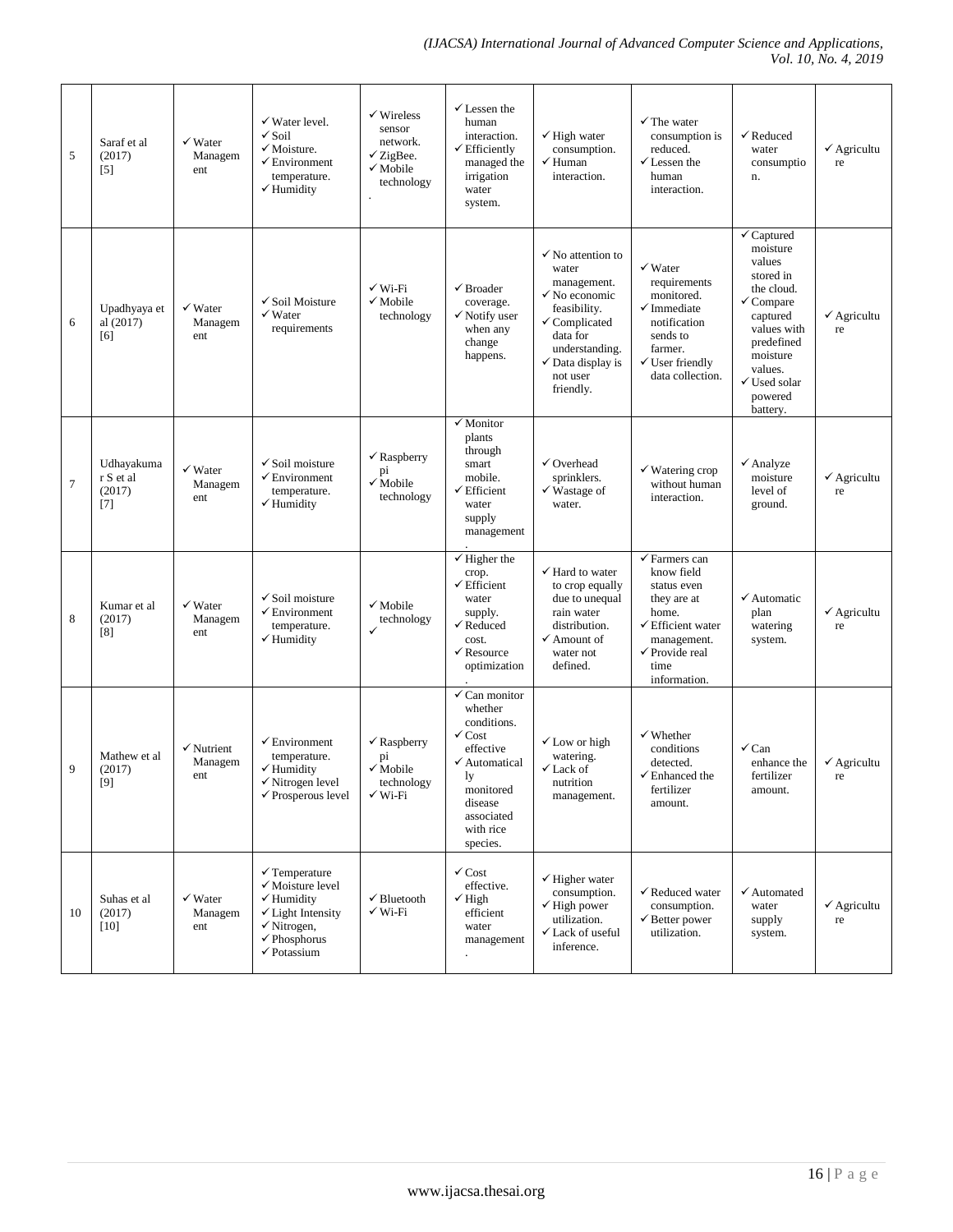| 11 | Wicha et al<br>(2017)<br>[11]       | $\checkmark$ Water<br>Managem<br>ent                                                  | $\checkmark$ Soil level<br>$\checkmark$ Temperature                                                                                                                                                                                                                      | $\checkmark$ Wi-Fi                                               | $\checkmark$ Efficient<br>water<br>management                                                                                        | $\checkmark$ High water<br>consumption.                                                                                                                                                                                 | $\checkmark$ Managed water<br>system<br>effective<br>manner.                                                                                                                                                            | $\checkmark$ Reveals the<br>positive<br>comparison<br>results<br>from the<br>adaptive<br>Wetting<br>Front<br>Detector<br>(WFD). | $\checkmark$ Agricultu<br>re |
|----|-------------------------------------|---------------------------------------------------------------------------------------|--------------------------------------------------------------------------------------------------------------------------------------------------------------------------------------------------------------------------------------------------------------------------|------------------------------------------------------------------|--------------------------------------------------------------------------------------------------------------------------------------|-------------------------------------------------------------------------------------------------------------------------------------------------------------------------------------------------------------------------|-------------------------------------------------------------------------------------------------------------------------------------------------------------------------------------------------------------------------|---------------------------------------------------------------------------------------------------------------------------------|------------------------------|
| 12 | Rajakumar et<br>al (2017)<br>[12]   | $\checkmark$ Crop<br>production                                                       | $\checkmark$ Soil level<br>$\checkmark$ Soil nutrient                                                                                                                                                                                                                    | $\checkmark$ Mobile<br>technology                                | $\checkmark$ Increase the<br>crop<br>production.<br>$\checkmark$ Can get<br>current<br>fertilizer<br>requirement<br>${\bf S}$ .      | $\checkmark$ Due to<br>improper<br>maintenance,<br>the crop<br>becomes<br>damaged<br>which causes a<br>huge loss for a<br>farmer.                                                                                       | $\checkmark$ Enhance the<br>crop.<br>$\checkmark$ Control the<br>agricultural<br>product costs.                                                                                                                         | $\checkmark$ Interfacing<br>different<br>soil<br>nutrient<br>sensors.                                                           | $\checkmark$ Agricultu<br>re |
| 13 | Sachapara et<br>al (2017)<br>$[13]$ | $\checkmark$ Crop<br>Productio<br>$\mathbf n$<br>$\checkmark$ Water<br>Managem<br>ent | $\checkmark$ Temperature<br>$\checkmark$ Humidity<br>$\checkmark$ Soil<br>$\checkmark$ moisture<br>$\checkmark$ Leaf wetness<br>$\checkmark$ Wind<br>speed/direction<br>$\checkmark$ Rainfall<br>detection<br>$\checkmark$ Soil ph.<br>$\checkmark$ Seed<br>recognition. | $\checkmark$ Raspberry<br>pi<br>$\sqrt{\ }$ Mobile<br>technology | $\checkmark$ Enhanced<br>crop<br>production.<br>$\checkmark$ Enhanced<br>quality.<br>$\checkmark$ Reduced<br>costs.                  | $\checkmark$ Poor risk<br>management.<br>$\checkmark$ Poor water<br>management.<br>$\sqrt{P_{\text{OOT}}}$<br>infrastructure.<br>$\checkmark$ Poor crops<br>yield and big<br>loss for<br>farmers.                       | $\checkmark$ Enhanced<br>crops yield by<br>proper water<br>management.                                                                                                                                                  | $\checkmark$ Seed<br>recognition<br>system<br>helps to<br>know<br>sustainable<br>environmen<br>tal<br>conditions.               | $\checkmark$ Agricultu<br>re |
| 14 | Pooja S et al<br>(2017)<br>$[14]$   | $\checkmark$ Weather<br>Monitorin<br>g<br>$\checkmark$ Precision<br>Farming           | $\checkmark$ Temperature<br>$\checkmark$ Humidity<br>$\checkmark$ Soil<br>$\checkmark$ Moisture<br>$\checkmark$ Light intensity                                                                                                                                          | $\checkmark$ Raspberry-<br>Pi<br>$\checkmark$ Wi-Fi              | $\checkmark$ Improve the<br>crop<br>traceability.<br>$\checkmark$ Increase<br>overall<br>yield.                                      | $\checkmark$ Wastage of<br>crops.<br>$\checkmark$ Poor water<br>system<br>management.                                                                                                                                   | $\checkmark$ Crop<br>productivity<br>increased.<br>$\checkmark$ Reduced<br>wastage of<br>crops.<br>$\checkmark$ Reduced water<br>use.<br>$\checkmark$ Minimal<br>maintenance<br>required.<br>$\checkmark$ High accuracy | $\checkmark$ Use of<br>decision<br>making<br>algorithm.                                                                         | $\checkmark$ Agricultu<br>re |
| 15 | Kavitha et al<br>(2017)<br>$[15]$   | $\checkmark$ Crop<br>manageme<br>nt                                                   | $\checkmark$ Soil moisture<br>$\checkmark$ pH level<br>$\checkmark$ Temperature<br>$\checkmark$ Humidity<br>$\checkmark$ Light intensity<br>$\checkmark$ Water level                                                                                                     | $\checkmark$ Mobile<br>technology                                | $\checkmark$ Improved<br>crop growth.<br>$\checkmark$ Efficient<br>watering<br>system.                                               | $\checkmark$ Difficulties in<br>monitoring.<br>$\checkmark$ Harvesting<br>related<br>problems.<br>$\checkmark$ Poor crop<br>growth.<br>$\checkmark$ Poor power<br>management.<br>$\checkmark$ Poor water<br>management. | $\checkmark$ Effective water<br>management.<br>$\checkmark$ Effective<br>power<br>management.                                                                                                                           | $\checkmark$ Reduced<br>costs<br>between<br>central<br>server and<br>software.                                                  | $\checkmark$ Agricultu<br>re |
| 16 | Jawahar et al<br>(2017)<br>$[16]$   | $\checkmark$ Crop<br>manageme<br>nt<br>$\checkmark$ Water<br>Managem<br>ent           | $\checkmark$ Temperature<br>$\checkmark$ Humidity<br>$\checkmark$ Soil moisture<br>$\checkmark$ Water level                                                                                                                                                              | $\checkmark$ Mobile<br>technology                                | $\checkmark$ Prevent<br>crops from<br>spoilage<br>during rain.<br>$\checkmark$ Recycling<br>rain water in<br>an efficient<br>manner. | $\checkmark$ Wastage of<br>water.<br>$\checkmark$ Human<br>interaction.<br>$\checkmark$ Hard to<br>monitor field<br>every time to<br>avoid<br>intrusion<br>attacks.                                                     | $\checkmark$ Update farmer<br>with live<br>condition of<br>the field.<br>$\checkmark$ Lessen human<br>interaction.<br>$\checkmark$ Notify<br>intrusion<br>detections with<br>an alarm.                                  | $\checkmark$ Excess<br>water from<br>the<br>cultivation<br>field and<br>recycled<br>back to the<br>tank.                        | $\checkmark$ Agricultu<br>re |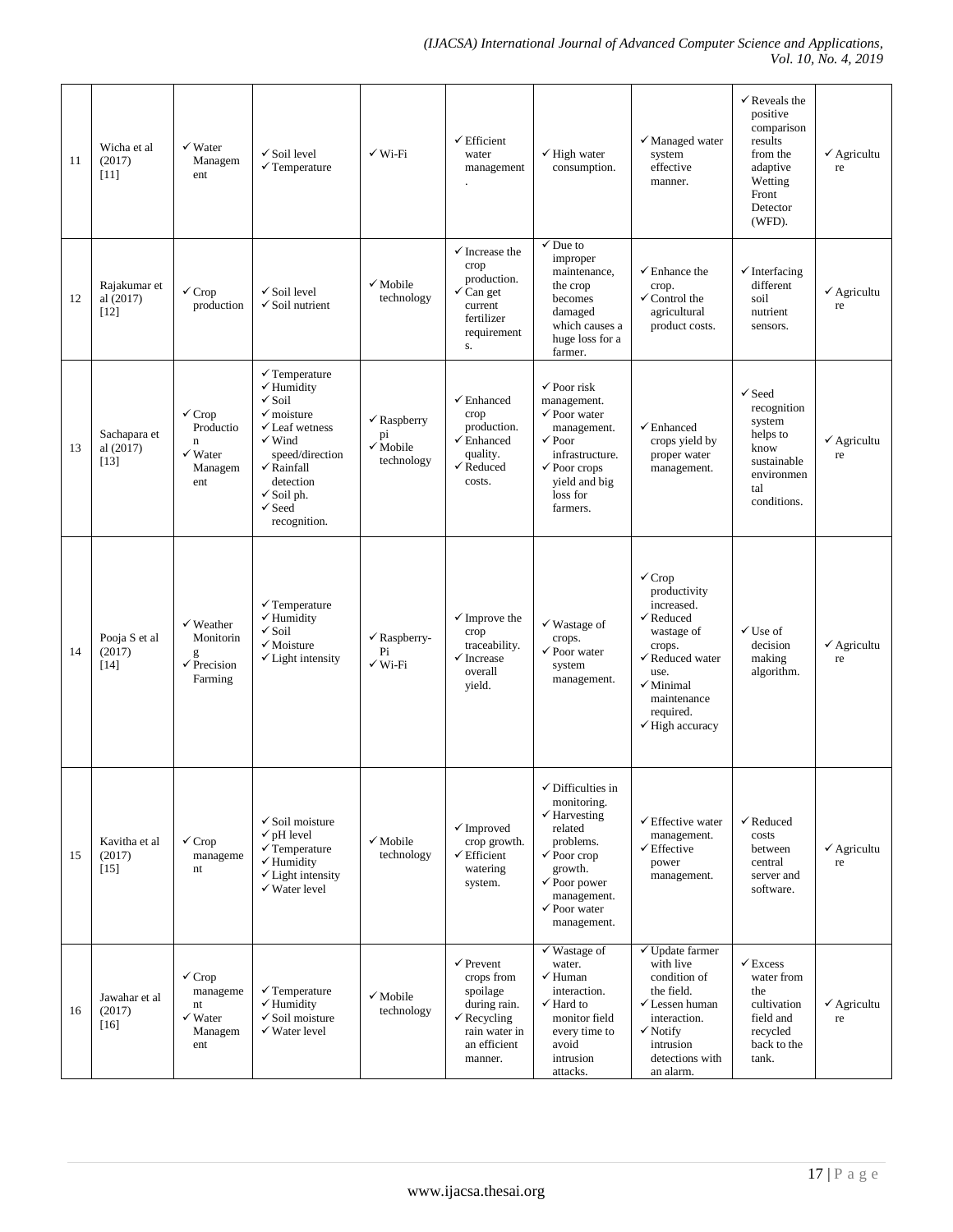*(IJACSA) International Journal of Advanced Computer Science and Applications, Vol. 10, No. 4, 2019*

| 17 | Nibi K V et<br>al (2017)<br>$[17]$    | $\checkmark$ Whether<br>manageme<br>nt<br>$\checkmark$ Crop<br>manageme<br>nt                             | $\checkmark$ Soil moisture<br>$\checkmark$ Temperature<br>$\checkmark$ pH level                                                                                                                                                                                                                                           | $\checkmark$ Mobile<br>technology<br>$\checkmark$ Wi-Fi                               | $\checkmark$ Provide<br>advice for<br>farmers to<br>properly<br>grow and<br>treat the<br>crops.<br>$\checkmark$ Provide<br>suggestions<br>to<br>monitoring<br>crops.<br>$\checkmark$ Ex:<br>Irrigation<br>timings<br>$\checkmark$ Optimum<br>usage of<br>fertilizers.<br>$\checkmark$ Provide<br>whether<br>information.              | $\checkmark$ High human<br>interaction.<br>$\checkmark$ Hard to deal<br>with changing<br>whether<br>parameters.                                        | $\checkmark$ Provide<br>efficient<br>suggestions<br>about when<br>and how mush<br>to irrigate.<br>$\checkmark$ Provide<br>adequate<br>fertilizer<br>information. | $\checkmark$ Provide<br>farmer<br>friendly<br>alerts and<br>guidance<br>with their<br>local<br>language.  | $\checkmark$ Agricultu<br>re |
|----|---------------------------------------|-----------------------------------------------------------------------------------------------------------|---------------------------------------------------------------------------------------------------------------------------------------------------------------------------------------------------------------------------------------------------------------------------------------------------------------------------|---------------------------------------------------------------------------------------|---------------------------------------------------------------------------------------------------------------------------------------------------------------------------------------------------------------------------------------------------------------------------------------------------------------------------------------|--------------------------------------------------------------------------------------------------------------------------------------------------------|------------------------------------------------------------------------------------------------------------------------------------------------------------------|-----------------------------------------------------------------------------------------------------------|------------------------------|
| 18 | Tran et al<br>(2017)<br>[18]          | $\checkmark$ Crop<br>manageme<br>nt<br>$\checkmark$ Nutrient<br>Detection                                 | $\checkmark$ Temperature<br>$\checkmark$ Humidity                                                                                                                                                                                                                                                                         | $\checkmark$ ZigBee<br>$\checkmark$ Raspberry<br>Pi                                   | $\checkmark$ Could<br>prevent soil<br>erosion.                                                                                                                                                                                                                                                                                        | $\checkmark$ High energy<br>consumption.<br>$\checkmark$ Soil and<br>nutrient<br>depletion.                                                            | $\checkmark$ Reduced<br>energy<br>consumption.<br>$\checkmark$ Could react<br>changes in<br>environment<br>and soil.                                             | $\checkmark$ Reduce the<br>consumptio<br>n of energy<br>$\checkmark$ Increase<br>the number<br>of sensors | $\checkmark$ Agricultu<br>re |
| 19 | Muhammad<br>et al (2017)<br>$[19]$    | $\checkmark$ Water<br>Managem<br>ent                                                                      | $\checkmark$ Water level<br>$\checkmark$ Soil Moisture                                                                                                                                                                                                                                                                    | $\checkmark$ Wireless<br>Sensor<br>Network<br>$\checkmark$ Radio<br>Communica<br>tion | $\checkmark$ Efficient<br>water<br>management                                                                                                                                                                                                                                                                                         | $\checkmark$ Climate<br>changes.<br>$\checkmark$ Scarcity of<br>water.                                                                                 | $\checkmark$ Monitoring<br>water in<br>watercourses.                                                                                                             | $\checkmark$ Smart<br>water<br>metering<br>system.                                                        | $\checkmark$ Agricultu<br>re |
| 20 | Viswanathan<br>et al (2017)<br>$[20]$ | $\checkmark$ Crop<br>manageme<br>nt.<br>√ Warehous<br>e<br>Managem<br>ent.                                | $\checkmark$ Temperature<br>$\checkmark$ Humidity<br>$\checkmark$ Soil Moisture<br>$\checkmark$ Rain fall<br>$\checkmark$ Light intensity                                                                                                                                                                                 | $\checkmark$ Wi-Fi                                                                    | $\checkmark$ Remote<br>controlled<br>processes to<br>perform<br>such tasks<br>as;<br>$\checkmark$ Spraying<br>$\checkmark$ Weeding<br>$\checkmark$ Bird and<br>animal<br>scaring<br>$\checkmark$ Keeping<br>vigilance<br>$\checkmark$ Provide<br>smart<br>warehouse<br>management<br>$\checkmark$ Theft<br>detection in<br>warehouse. | $\checkmark$ High cost<br>$\checkmark$ Human<br>interaction for<br>all activities.                                                                     | $\checkmark$ Reduced cost.<br>$\checkmark$ Lessen human<br>interaction.<br>$\checkmark$ High<br>reliability.<br>$\checkmark$ Improved crop<br>production.        | $\checkmark$ Smart<br>warehouse<br>manageme<br>nt.                                                        | $\checkmark$ Agricultu<br>re |
| 21 | Dai et al<br>(2017)<br>$[21]$         | $\checkmark$ Water<br>Managem<br>ent<br>$\checkmark$ Agricultur<br>al<br>Greenhous<br>e<br>Managem<br>ent | $\sqrt{\mathrm{Soli}}$<br>environment:<br>$\checkmark$ Temperature<br>$\checkmark$ Humidity of soil<br>$\checkmark$ Soil CO2<br>$\checkmark$ Soil pH<br>$\checkmark$ Environmental:<br>$\checkmark$ Temperature<br>$\checkmark$ Humidity<br>$\checkmark$ Wind speed<br>$\checkmark$ Air pressure<br>$\checkmark$ Rainfall | $\checkmark$ ZigBee                                                                   | $\checkmark$ High<br>irrigation<br>efficiency.<br>$\checkmark$ High<br>flexibility.                                                                                                                                                                                                                                                   | $\checkmark$ Low irrigation<br>efficiency<br>$\checkmark$ High labour<br>cost<br>$\checkmark$ Low precision<br>$\checkmark$ High water<br>consumption. | √ Lessen labour<br>cost.<br>√ Reduced water<br>wastage.                                                                                                          | $\checkmark$ Powerful<br>servers to<br>handle<br>storage<br>data.                                         | $\checkmark$ Agricultu<br>re |
| 22 | Yuan et al<br>(2017)<br>$[22]$        | $\checkmark$ Agricultur<br>al<br>Greenhous<br>e<br>Managem<br>ent                                         | $\checkmark$ Temperature<br>$\checkmark$ Humidity                                                                                                                                                                                                                                                                         | $\checkmark$ ZigBee                                                                   | $\checkmark$ More<br>flexible.<br>$\checkmark$ Low power<br>consuming.                                                                                                                                                                                                                                                                | $\checkmark$ Short distance<br>communicatio<br>n.<br>$\checkmark$ High power<br>consumption.                                                           | $\checkmark$ Lessen power<br>consumption.                                                                                                                        | $\checkmark$ Automated<br>greenhouse<br>manageme<br>nt.                                                   | $\checkmark$ Agricultu<br>re |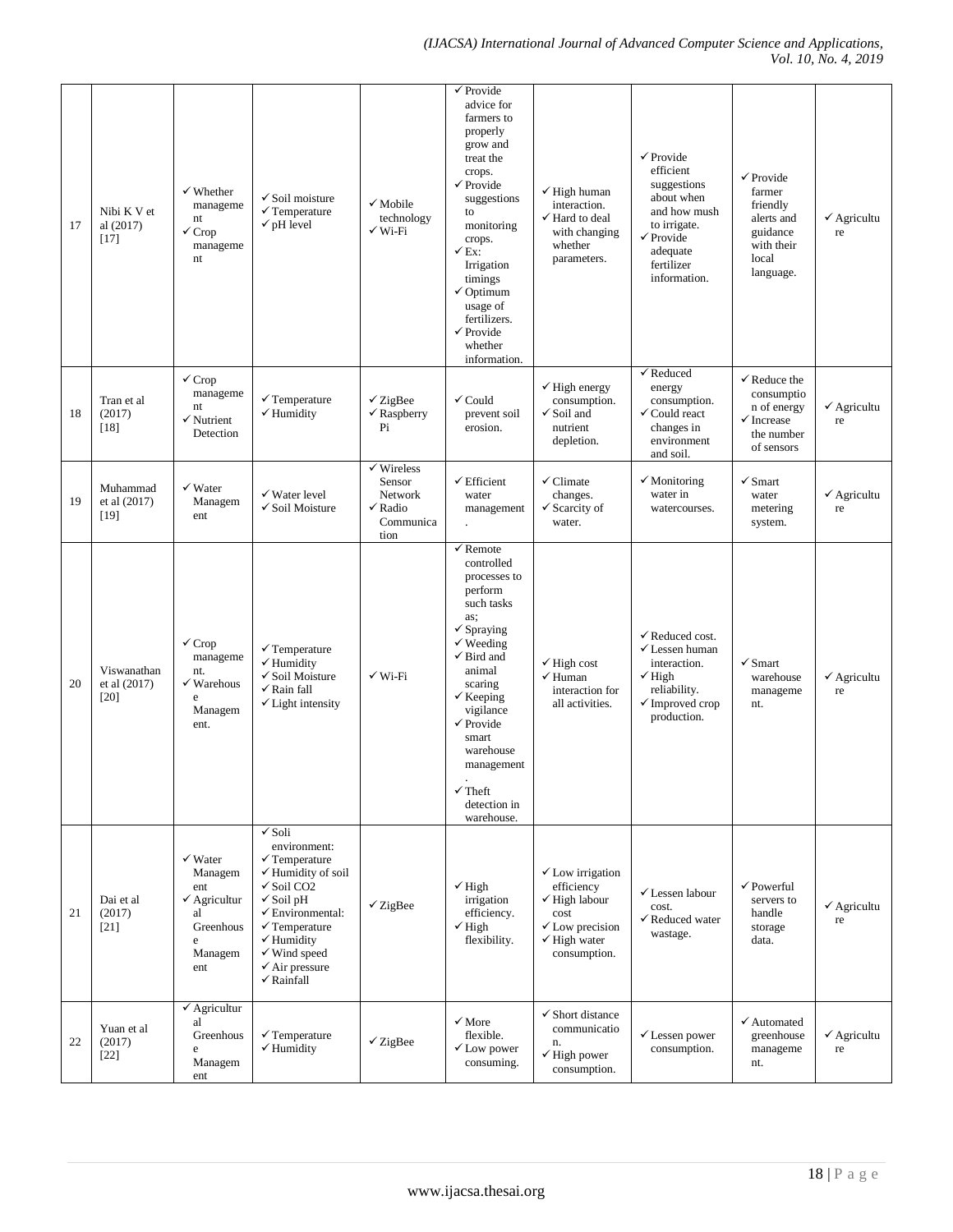| 23 | Garcia et al<br>(2017)<br>$[23]$      | $\checkmark$ Water<br>Managem<br>ent<br>$\checkmark$ Energy<br>Managem<br>ent          | $\checkmark$ Irrigation evets<br>as:<br>$\checkmark$ Flow level<br>$\checkmark$ Pressure level<br>$\checkmark$ Wind speed | $\checkmark$ LoRa<br>$\checkmark$ Wi-Fi                                        | $\checkmark$ Low cost<br>irrigation<br>control.<br>$\checkmark$ Autonomou<br>s decision<br>making<br>without<br>human<br>interactions.                             | $\checkmark$ Device<br>scalability is<br>low.<br>$\checkmark$ Device<br>manageability<br>is low.                                                                                                   | $\checkmark$ Lessen human<br>interaction.<br>$\checkmark$ Efficient water<br>management.<br>$\checkmark$ Efficient<br>power<br>management.                                                                                                                                                                  | $\checkmark$ Autonomou<br>s decision<br>making<br>without<br>human<br>interactions                                                                                                          | $\checkmark$ Agricultu<br>re |
|----|---------------------------------------|----------------------------------------------------------------------------------------|---------------------------------------------------------------------------------------------------------------------------|--------------------------------------------------------------------------------|--------------------------------------------------------------------------------------------------------------------------------------------------------------------|----------------------------------------------------------------------------------------------------------------------------------------------------------------------------------------------------|-------------------------------------------------------------------------------------------------------------------------------------------------------------------------------------------------------------------------------------------------------------------------------------------------------------|---------------------------------------------------------------------------------------------------------------------------------------------------------------------------------------------|------------------------------|
| 24 | Janani V et al<br>(2017)<br>$[24]$    | $\sqrt{\text{Soil}}$<br>Managem<br>ent<br>$\checkmark$ Nutrient<br>Detection           | √ Soil Measures:<br>$\checkmark$ Soil pH<br>$\checkmark$ Soil<br>Temperature<br>$\checkmark$ Soil Humidity                | $\checkmark$ Wi-Fi<br>$\checkmark$ Raspberry<br>Pi                             | $\checkmark$ Reduced<br>manual<br>monitoring<br>of the field.<br>$\checkmark$ Obtained<br>nature of<br>soil.<br>$\checkmark$ Can<br>monitored<br>from<br>anywhere. | $\checkmark$ Manual field<br>monitoring.<br>$\checkmark$ Cost is high.<br>$\checkmark$ Difficult to<br>predict the<br>crop for the<br>field.                                                       | $\checkmark$ Reduces the<br>difficulty for<br>identify the<br>right crop for<br>the field.<br>$\checkmark$ Increased<br>agricultural<br>production<br>$\checkmark$ Reduced time<br>and money for<br>farmers.                                                                                                | $\checkmark$ Soli<br>manageme<br>nt with the<br>attention of<br>nutrient,<br>fertilization                                                                                                  | $\checkmark$ Agricultu<br>re |
| 25 | Jyothi et al<br>(2017)<br>$[25]$      | $\checkmark$ Crop<br>Managem<br>ent                                                    | $\checkmark$ Temperature<br>$\checkmark$ Humidity                                                                         | $\checkmark$ Wi-Fi<br>$\checkmark$ GPRS                                        | $\checkmark$ Provide<br>accurate<br>changes in<br>the crop<br>yield.<br>$\checkmark$ Advance the<br>harvest of<br>the crop.                                        | $\checkmark$ Reduced<br>human power.<br>$\checkmark$ High cost.<br>$\checkmark$ High power<br>consumption.                                                                                         | ✔ Automated<br>monitoring of<br>the crop.<br>$\checkmark$ Notify<br>corrective<br>actions to be<br>taken.<br>$\checkmark$ Low cost.<br>$\checkmark$ Consume less<br>Power.                                                                                                                                  | $\checkmark$ Notify<br>agricultural<br>fields with<br>a MMS to<br>the farer.                                                                                                                | $\checkmark$ Agricultu<br>re |
| 26 | Javale et al<br>(2017)<br>$[26]$      | $\checkmark$ Water<br>Managem<br>ent                                                   | $\checkmark$ Soil moisture<br>$\checkmark$ Soli temperature<br>$\checkmark$ Soil pH<br>$\checkmark$ Soil water level      | $\checkmark$ Mobile<br>technology                                              | $\checkmark$ Help to<br>irrigate<br>farms<br>efficiently.<br>$\checkmark$ Lessen<br>human<br>interaction.                                                          | √ Water scarcity<br>$\checkmark$ Human<br>interaction is<br>high.                                                                                                                                  | $\checkmark$ Estimates<br>water as per<br>requirements.<br>$\checkmark$ Depending on<br>soli and crop,<br>fertilizer<br>suggestions<br>provided.<br>$\checkmark$ Estimate the<br>rainfall based<br>on whether<br>forecast.<br>$\checkmark$ Manage water<br>level according<br>to the predicted<br>rainfall. | $\checkmark$ Water<br>supply can<br>control by<br>mobile<br>application<br>with the<br>less human<br>interaction.                                                                           | $\checkmark$ Agricultu<br>re |
| 27 | Sathyadevan<br>et al (2017)<br>$[27]$ | $\checkmark$ Soil<br>Quality<br>Managem<br>ent<br>$\checkmark$ Water<br>Managem<br>ent | $\checkmark$ Temperature<br>$\checkmark$ Humidity<br>$\checkmark$ Soil moisture<br>$\checkmark$ Water level               | $\checkmark$ ZigBee<br>$\checkmark$ Wi-Fi<br>$\checkmark$ Mobile<br>technology | $\checkmark$ Accurate<br>measuremen<br>ts of the<br>velocity of<br>the liquid<br>flowing<br>inside the<br>pipe.<br>$\checkmark$ Pump<br>monitoring.                | $\checkmark$ Water<br>conservation.<br>$\checkmark$ High labour<br>cost.<br>$\checkmark$ High<br>electricity<br>consumption.<br>$\checkmark$ Overdependen<br>ce on the<br>chemical<br>fertilizers. | $\checkmark$ Automated<br>water<br>management.<br>√ Lessen labour<br>cost.<br>$\checkmark$ Lessen power<br>usage.                                                                                                                                                                                           | $\checkmark$ Multiple<br>sensor data<br>collected<br>into IoT<br>framework.                                                                                                                 | $\checkmark$ Agricultu<br>re |
| 28 | Kulkarni et al<br>(2017)<br>$[28]$    | $\checkmark$ Soil<br>manageme<br>nt<br>$\checkmark$ Water<br>Managem<br>ent            | $\checkmark$ Soil moisture<br>$\checkmark$ Soil pH                                                                        | $\checkmark$ Android<br>$\checkmark$ Wi-Fi                                     | $\checkmark$ Decreased<br>cost in<br>manufacturi<br>ng.<br>$\checkmark$ Reduced<br>cost in<br>maintenance                                                          | $\checkmark$ High chemical<br>fertilizer use.<br>$\checkmark$ High energy<br>consumption.<br>$\checkmark$ High fertilizer<br>costs.                                                                | $\checkmark$ Save water<br>more<br>efficiently.<br>$\checkmark$ Increase the<br>crop yield.<br>$\checkmark$ Save energy<br>costs.<br>√ Save fertilizer<br>costs.                                                                                                                                            | $\checkmark$ Monitor<br>and control<br>plant<br>growth<br>parameters.<br>$\checkmark$ Replaces<br>the current<br>system for<br>soil<br>moisture,<br>pH and<br>salinity<br>value<br>testing. | $\checkmark$ Agricultu<br>re |
| 29 | Mahalakshmi<br>et al (2016)<br>$[29]$ | $\sqrt{\text{Water}}$<br>Managem<br>ent                                                | $\checkmark$ Temperature<br>$\checkmark$ Humidity<br>√ Soil Moisture                                                      | $\checkmark$ ZigBee                                                            | $\checkmark$ Monitor<br>crop field.<br>$\checkmark$ Automate                                                                                                       | $\sqrt{\text{Water}}$<br>consumption<br>is high.                                                                                                                                                   | $\checkmark$ Continuous<br>field<br>monitoring                                                                                                                                                                                                                                                              | $\checkmark$ Reduced<br>water<br>consumptio                                                                                                                                                 | $\checkmark$ Agricultu<br>re |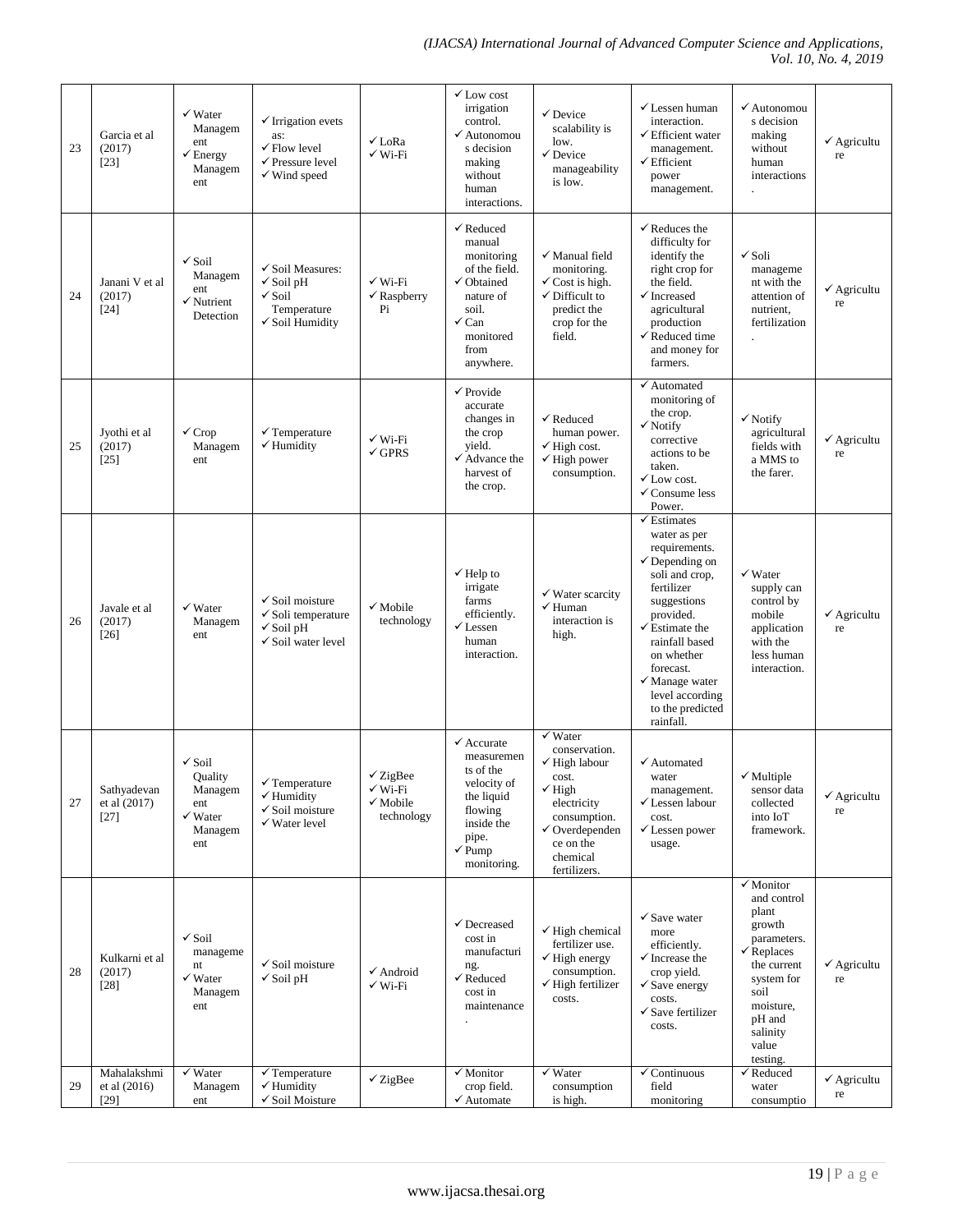### *(IJACSA) International Journal of Advanced Computer Science and Applications, Vol. 10, No. 4, 2019*

|    |                                   | $\checkmark$ Crop<br>Managem<br>ent                                                                 | $\checkmark$ Light Intensity                                                                                     |                                                                                                                             | the<br>irrigation<br>system.                                                                                                                                                                                                                                                                                | $\checkmark$ High human<br>interaction.                                                                                                                                                                 | with the help<br>of low-cost<br>sensors.<br>$\checkmark$ Reduces water<br>consumption.<br>$\checkmark$ Reduced<br>power<br>consumption.<br>$\checkmark$ Increased crop<br>productivity.<br>$\checkmark$ Reduced<br>wastage of<br>crops. | n up to<br>great<br>extent.                                                                                                                                                |                              |
|----|-----------------------------------|-----------------------------------------------------------------------------------------------------|------------------------------------------------------------------------------------------------------------------|-----------------------------------------------------------------------------------------------------------------------------|-------------------------------------------------------------------------------------------------------------------------------------------------------------------------------------------------------------------------------------------------------------------------------------------------------------|---------------------------------------------------------------------------------------------------------------------------------------------------------------------------------------------------------|-----------------------------------------------------------------------------------------------------------------------------------------------------------------------------------------------------------------------------------------|----------------------------------------------------------------------------------------------------------------------------------------------------------------------------|------------------------------|
| 30 | Zaman et al<br>(2016)<br>$[30]$   | $\checkmark$ Water<br>Managem<br>ent                                                                | $\checkmark$ Moisture level<br>$\checkmark$ Light intensity                                                      | $\checkmark$ Raspberry<br>Pi<br>$\checkmark$ Wi-Fi<br>$\checkmark$ (Mobile<br>Technology                                    | $\checkmark$ Detect<br>appropriate<br>time for<br>water<br>supply.<br>$\checkmark$ Keep track<br>of water<br>level.                                                                                                                                                                                         | $\checkmark$ Cannot predict<br>the time for<br>watering.                                                                                                                                                | $\checkmark$ Improved<br>productivity.<br>$\checkmark$ Low cost.<br>$\checkmark$ Utilize water<br>resources.<br>$\checkmark$ Lessen human<br>interaction.                                                                               | $\checkmark$ With the<br>enhanced<br>sensor<br>technology<br>will<br>become<br>more<br>efficient.                                                                          | $\checkmark$ Agricultu<br>re |
| 31 | Biradar et al<br>(2017)<br>$[31]$ | $\checkmark$ Water<br>Managem<br>ent<br>$\checkmark$ Crop<br>manageme<br>nt                         | $\checkmark$ Temperature<br>$\checkmark$ humidity<br>$\checkmark$ Soil PH<br>$\checkmark$ Evapotranspirati<br>on | $\checkmark$ Wireless<br>Sensor<br>network<br>$\checkmark$ Mobile<br>technology<br>$\checkmark$ ZigBee<br>$\checkmark$ RFID | $\checkmark$ Helps for<br>decision<br>making<br>process<br>$\checkmark$ Can monitor<br>and control<br>the<br>temperature,<br>humidity<br>and soil PH.<br>$\checkmark$ It can sense<br>the amount<br>of the<br>change<br>through the<br>integration<br>process of<br>components.<br>$\checkmark$ Reduce cost | $\checkmark$ Unequal<br>distribution of<br>rain water<br>$\checkmark$ Differentiation<br>of weather<br>condition.<br>$\checkmark$ Different soil<br>types                                               | $\checkmark$ Crop<br>management<br>by providing<br>required<br>amount of<br>water.<br>√ Multidisciplina<br>ry monitoring<br>leads to<br>improvement<br>of agricultural<br>management.                                                   | $\checkmark$ Decreases<br>in the cost<br>of sensors<br>$\checkmark$ Increasing<br>difficulty<br>of big data<br>analysis                                                    | $\checkmark$ Agricultu<br>re |
| 32 | Ismail et al<br>(2017)<br>$[32]$  | $\checkmark$ Soil<br>moisture<br>level<br>monitor                                                   | $\checkmark$ Soil moisture<br>$\checkmark$ Water content<br>$\checkmark$ Temperature                             | $\checkmark$ Wi-Fi                                                                                                          | $\checkmark$ Farmers can<br>face the any<br>environment<br>al<br>challenges<br>easily.<br>$\checkmark$ Reduce the<br>harmful risk<br>percentage<br>$\checkmark$ Save money<br>and water.<br>$\checkmark$ Reduce pest<br>population.                                                                         | $\checkmark$ Climatic<br>change.<br>$\checkmark$ Take long<br>time to<br>harvesting.<br>$\checkmark$ Burnings in<br>land<br>preparation.<br>$\checkmark$ Limitation of<br>space.                        | $\checkmark$ Monitor and<br>control the soil<br>moisture from<br>the web server.                                                                                                                                                        | $\checkmark$ Decreases<br>in the cost<br>of sensors<br>and<br>actuators.<br>$\checkmark$ Recycling<br>the<br>resources.                                                    | $\checkmark$ Agricultu<br>re |
| 33 | Amandeepet<br>al (2017)<br>$[33]$ | $\checkmark$ Machines<br>for routine<br>operations<br>$\checkmark$ Ware<br>house<br>manageme<br>nt. | $\checkmark$ Soil moisture<br>$\checkmark$ Temperature<br>$\checkmark$ Humidity<br>$\checkmark$ Water level      | $\checkmark$ ZigBee<br>$\checkmark$ Mobile<br>technology<br>√ Wi-fi                                                         | $\checkmark$ Increasing<br>the crop<br>productivity<br>$\checkmark$ Prevent<br>thefts.<br>$\checkmark$ Prevent<br>attacking<br>from birds,<br>animals and<br>other facts.                                                                                                                                   | $\checkmark$ Manual<br>distribution of<br>seeds.<br>$\checkmark$ Pattern of two<br>crops year.<br>$\checkmark$ Unscientific<br>system of<br>cultivation.<br>$\checkmark$ Unequal<br>watering<br>system. | $\checkmark$ Using remote<br>control vehicle<br>keeps<br>monitoring the<br>humidity, soil<br>condition and<br>water level in<br>the field.                                                                                              | $\checkmark$ Improve<br>the green<br>energy<br>concept for<br>better<br>productivit<br>y                                                                                   | $\checkmark$ Farming         |
| 34 | Dolci (2017)<br>$[34]$            | $\checkmark$ Precision<br>farming<br>$\checkmark$ Prescriptiv<br>e farming                          | $\checkmark$ Temperature<br>$\checkmark$ humidity<br>$\checkmark$ Soil PH<br>$\sqrt{CO2}$                        | $\checkmark$ Mobile<br>technology                                                                                           | $\checkmark$ Cost<br>reduction<br>$\checkmark$ Reduce the<br>frequency                                                                                                                                                                                                                                      | $\checkmark$ Unequal<br>distribution of<br>air flow.                                                                                                                                                    | $\checkmark$ Improving<br>malt quality<br>and efficiency<br>in production<br>with using<br>Artificial<br>Intelligence                                                                                                                   | $\checkmark$ low cost<br>sensors<br>$\checkmark$ open<br>source<br>$\checkmark$ application<br>${\bf S}$<br>$\checkmark$ ability to<br>increase the<br>level of<br>farming | $\checkmark$ Farming         |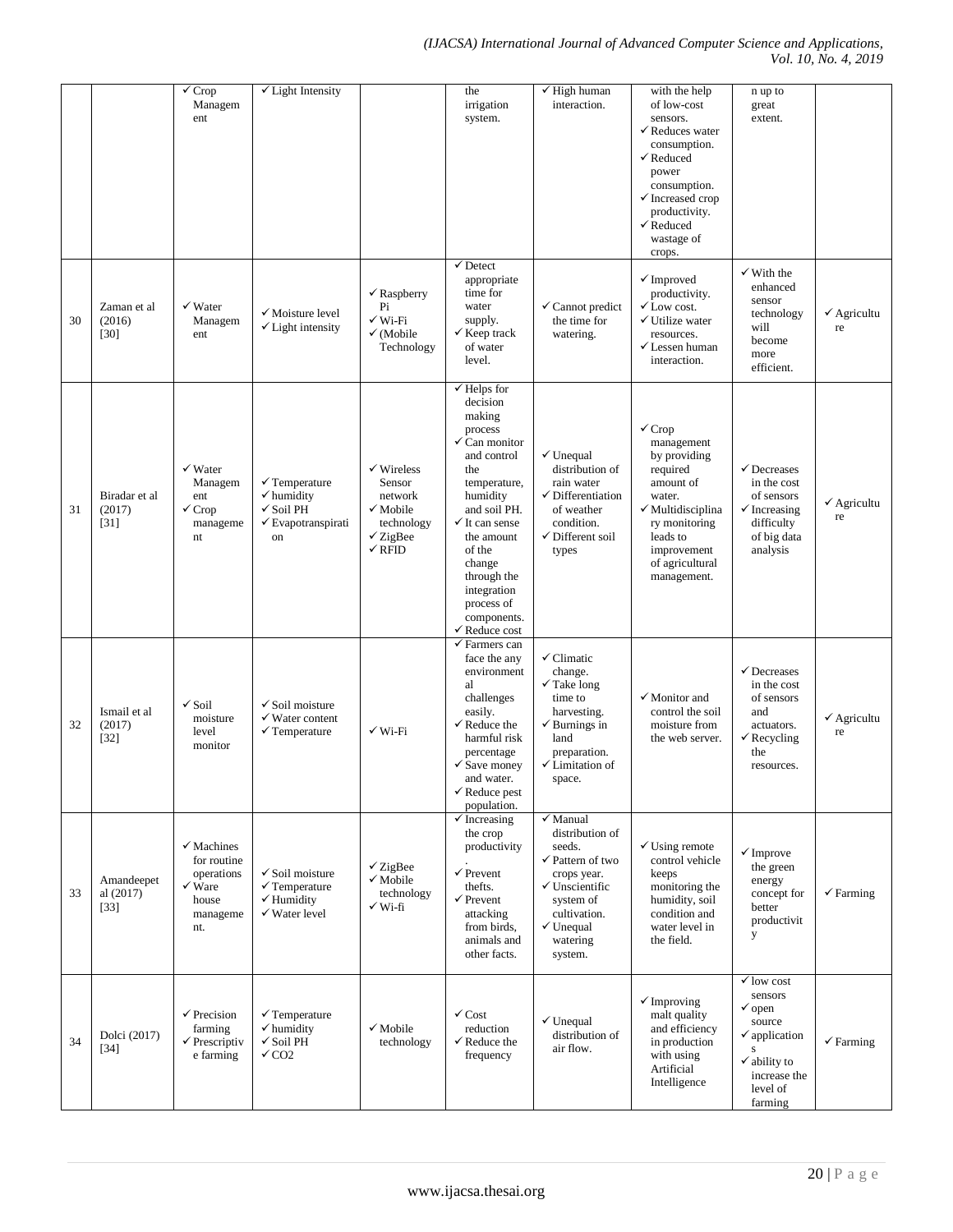|    |                                          |                                                                                                                                                           |                                                                                                                                           |                                                                                                                                      |                                                                                                                                                                                                  |                                                                                                                                                    |                                                                                                                                                                                                                                     | sophisticati<br>on                                                                                                                                                                                             |                                          |
|----|------------------------------------------|-----------------------------------------------------------------------------------------------------------------------------------------------------------|-------------------------------------------------------------------------------------------------------------------------------------------|--------------------------------------------------------------------------------------------------------------------------------------|--------------------------------------------------------------------------------------------------------------------------------------------------------------------------------------------------|----------------------------------------------------------------------------------------------------------------------------------------------------|-------------------------------------------------------------------------------------------------------------------------------------------------------------------------------------------------------------------------------------|----------------------------------------------------------------------------------------------------------------------------------------------------------------------------------------------------------------|------------------------------------------|
| 35 | Gokul et al<br>(2017)<br>$[35]$          | $\checkmark$ Livestock<br>manageme<br>nt<br>$\checkmark$ Smart<br>lightening<br>$\checkmark$ Smart<br>ventilation<br>$\checkmark$ Water<br>manageme<br>nt | $\checkmark$ Temperature<br>$\checkmark$ humidity<br>$\checkmark$ Milk production                                                         | $\checkmark$ Mobile<br>technology<br>$\checkmark$ Wi-Fi                                                                              | $\checkmark$ Identifying<br>the<br>emergency<br>conditions.<br>$\checkmark$ Improves<br>location<br>tracking.<br>$\checkmark$ Improves<br>cattle health<br>$\checkmark$ Improves<br>availability | $\checkmark$ Unable to<br>detect illnesses<br>early.<br>$\checkmark$ Different<br>environmental<br>conditions<br>$\checkmark$ Irregular<br>feeding | $\checkmark$ Make<br>$\checkmark$ Infrastructure<br>of cattle<br>farming<br>smarter.<br>$\checkmark$ implement a<br>noninvasive<br>$\checkmark$ wearable to<br>track<br>physiological<br>and biological<br>activities of<br>cattle. | $\checkmark$ Improve<br>the smart<br>lightning<br>and<br>ventilation<br>system                                                                                                                                 | $\checkmark$ Farming,<br>Agricultu<br>re |
| 36 | Rajkumar et<br>al $(2017)$<br>$[36]$     | $\checkmark$ Irrigation<br>manageme<br>nt                                                                                                                 | $\checkmark$ Temperature<br>$\checkmark$ humidity<br>$\checkmark$ Soil Moisture                                                           | $\checkmark$ Mobile<br>technology<br>$\checkmark$ Wi-Fi                                                                              | $\checkmark$ Provides<br>real time<br>information<br>$\checkmark$ Cost<br>reduction<br>$\checkmark$ Resource<br>optimization<br>$\checkmark$ Reduce<br>water<br>logging and<br>shortage          | $\checkmark$ Water<br>shortage<br>$\checkmark$ Different<br>environmental<br>conditions                                                            | ✓<br>$\checkmark$ Developing<br>smart irrigation<br>system to<br>monitor at<br>anywhere.                                                                                                                                            | $\checkmark$ Installing a<br>water meter<br>to estimate<br>the amount<br>of water.<br>$\checkmark$ Using<br>Wireless<br>sensors.                                                                               | $\checkmark$ Agricultu<br>re             |
| 37 | Sri et al<br>(2017)<br>$[37]$            | $\checkmark$ Crop<br>manageme<br>nt<br>$\checkmark$ Irrigation<br>manageme<br>nt                                                                          | $\checkmark$ Soil<br>$\checkmark$ Temperature<br>$\checkmark$ Humidity<br>$\checkmark$ Rain fall<br>$\checkmark$ Fertilizer<br>efficiency | $\checkmark$ Wi-Fi<br>$\checkmark$ GPRS<br>$\checkmark$ Zig Bee<br>$\checkmark$ Raspberry<br>pi<br>$\checkmark$ Mobile<br>technology | ✓<br>$\checkmark$ Improve the<br>yield<br>$\checkmark$ Low cost                                                                                                                                  | $\checkmark$ Unpredictable<br>weather<br>$\checkmark$ Water scarcity<br>$\checkmark$ Improper<br>water usage                                       | ✓<br>$\checkmark$ Providing<br>reliable and<br>efficient<br>agricultural<br>system to<br>monitor the<br>field                                                                                                                       | $\checkmark$ Improve<br>$\checkmark$ by adding<br>several<br>modern<br>techniques<br>like<br>irrigation<br>√ Method,<br>solar power<br>source<br>usage.                                                        | $\checkmark$ Agricultu<br>re             |
| 38 | Rajarsri et al<br>(2017)<br>$[38]$       | $\checkmark$ Water<br>manageme<br>nt                                                                                                                      | $\checkmark$ Water level                                                                                                                  | $\checkmark$ Mobile<br>technology                                                                                                    | $\checkmark$ Improve the<br>efficiency<br>$\checkmark$ Optimize<br>resource<br>$\checkmark$ Maximize<br>the profit                                                                               | $\checkmark$ Unequal water<br>distribution                                                                                                         | √ Build a well-<br>connected<br>farming<br>network and<br>create a<br>knowledge<br>sharing<br>platform.                                                                                                                             | $\checkmark$ Agro loan<br>$\checkmark$ Inexpensiv<br>e<br>Agricultura<br>1<br>consultatio<br>$\mathbf n$<br>$\checkmark$ better ROI<br>$\sqrt{\text{Agro}}$<br>networking<br>$\checkmark$ Low cost<br>products | $\checkmark$ Agricultu<br>re             |
| 39 | Ruengittinun<br>et al $(2017)$<br>$[39]$ | $\checkmark$ Smart<br>farming                                                                                                                             | $\checkmark$ Temperature<br>$\checkmark$ Humidity<br>$\sqrt{PH}$<br>$\checkmark$ Electrical<br>conductivity                               | $\checkmark$ Wi-Fi                                                                                                                   | $\checkmark$ Can farm in<br>less space<br>$\checkmark$ Provides<br>many<br>products                                                                                                              | $\checkmark$ Differential of<br>temperature<br>$\checkmark$ Lack of time<br>to manage and<br>plant.                                                | $\checkmark$ Build a smart<br>hydroponic eco<br>system                                                                                                                                                                              | $\checkmark$ Symmetric<br>al<br>$\checkmark$ plantation<br>to check<br>the<br>accuracy of<br>the HFE<br>across<br>multiple<br>$\checkmark$ farms in the<br>same area.                                          | $\checkmark$ Farming                     |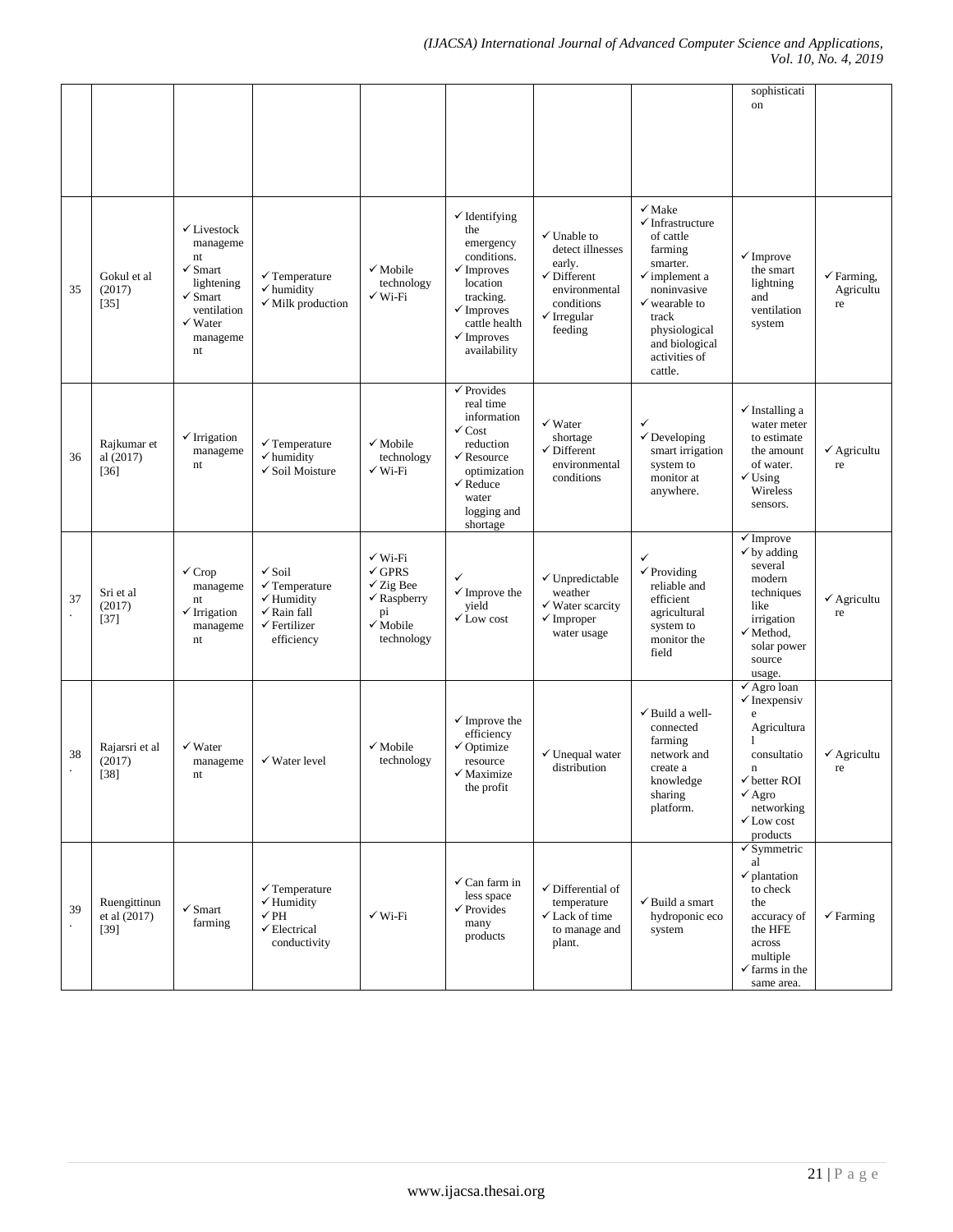| 40 | √ Yoon et al<br>(2018)<br>(40)      | $\checkmark$ Smart<br>farming<br>$\checkmark$ Irrigation<br>manageme<br>nt                 | $\checkmark$ Temperature<br>$\checkmark$ Humidity<br>$\sqrt{CQ2}$<br>$\checkmark$                                                       | $\checkmark$ Bluetooth<br>$\checkmark$ Wi-Fi<br>$\checkmark$ LPWAN<br>$\checkmark$                                     | $\checkmark$ can<br>overcome<br>distance<br>$\checkmark$ and place<br>constraints.<br>$\checkmark$ save<br>maintenance<br>cost of<br>existing<br>devices<br>$\checkmark$ provide<br>$\checkmark$ compatibilit<br>v with new<br>devices | $\checkmark$ Power<br>problem<br>$\checkmark$ Space<br>limitation<br>$\checkmark$ difficulties in<br>installing<br>additional<br>devices                                      | $\checkmark$ Build a system<br>with using<br>Bluetooth and<br><b>LPWAN</b> to<br>solve the<br>power problem<br>and space<br>limitation. | $\checkmark$ System for<br>studying<br>the<br>developme<br>nt of<br>environmen<br>tal<br>$\checkmark$ Algorithms | $\checkmark$ Farming,<br>Agricultu<br>re |
|----|-------------------------------------|--------------------------------------------------------------------------------------------|-----------------------------------------------------------------------------------------------------------------------------------------|------------------------------------------------------------------------------------------------------------------------|----------------------------------------------------------------------------------------------------------------------------------------------------------------------------------------------------------------------------------------|-------------------------------------------------------------------------------------------------------------------------------------------------------------------------------|-----------------------------------------------------------------------------------------------------------------------------------------|------------------------------------------------------------------------------------------------------------------|------------------------------------------|
| 41 | Ezhilazhahi<br>et al (2017)<br>[41] | $\checkmark$ Smart<br>Farming                                                              | $\checkmark$ Plant health<br>$\checkmark$ Soil Moisture<br>$\checkmark$ Temperature<br>$\checkmark$ Humidity                            | $\checkmark$ WSN<br>$\checkmark$ Zig Bee<br>$\checkmark$ Wi-Fi<br>$\checkmark$ Raspberry<br>pi<br>$\sqrt{\text{GPRS}}$ | $\checkmark$ Enrich the<br>productivity<br>of food<br>grains.<br>$\checkmark$ Prevent the<br>plant from<br>blight and<br>harmful<br>$\checkmark$ insects.                                                                              | $\checkmark$ water scarcity<br>$\checkmark$ unpredictable<br>weather<br>conditions                                                                                            | $\checkmark$ Developing a<br>system to<br>monitor<br>continuously<br>soil moisture<br>of the plants.                                    | $\checkmark$ Increasing<br>the number<br>of sensors.                                                             | $\checkmark$ Farming                     |
| 42 | Tanmayee<br>(2017)<br>$[42]$        | $\checkmark$ Crop<br>manageme<br>nt                                                        | $\checkmark$ Temperature<br>$\checkmark$ Soil Moisture                                                                                  | $\checkmark$ Raspberry<br>pi<br>$\checkmark$ Mobile<br>technology                                                      | $\checkmark$ Reduces the<br>wastage of<br>pesticides<br>$\checkmark$ Reduces the<br>human<br>effort<br>$\checkmark$ Increase<br>agricultural<br>productivity                                                                           | $\checkmark$ Bacterial<br>diseases<br>$\checkmark$ unpredictable<br>weather<br>conditions                                                                                     | $\checkmark$ Implementing<br>a rice crop<br>monitoring<br>System                                                                        | $\checkmark$ Using<br>multicolor<br>detection<br>for detect<br>the disease<br>in any<br>stage.                   | $\checkmark$ Agricultu<br>re             |
| 43 | Takecar et al<br>(2017)<br>$[43]$   | $\checkmark$ Machines<br>for routine<br>operations                                         | $\checkmark$ Soil Moisture<br>$\checkmark$ Temperature<br>$\checkmark$ Humidity                                                         | $\checkmark$ Wi-fi.                                                                                                    | $\checkmark$ Increase the<br>income<br>$\checkmark$ Cost<br>reduction                                                                                                                                                                  | $\checkmark$ Lack of<br>Resource<br>Management                                                                                                                                | $\checkmark$ Implementing<br>a system to<br>look after the<br>plantation<br>without<br>disturbing busy<br>schedule.                     | $\checkmark$ Improve<br>the<br>component<br>s in the<br><b>PATRIOT</b><br>system                                 | $\checkmark$ Farming                     |
| 44 | Krishna et al<br>(2017)<br>$[44]$   | $\checkmark$ Smart<br>Farming<br>$\checkmark$ livestock<br>manageme<br>nt                  | $\checkmark$ Soil Moisture<br>$\checkmark$ Light intensity<br>$\checkmark$ Humidity<br>$\checkmark$ Temperature<br>$\checkmark$ Soil pH | $\checkmark$ Raspberry<br>pi<br>$\checkmark$ Zig Bee<br>$\checkmark$ Wi-Fi                                             | $\checkmark$ Reducing<br>labor costs<br>$\checkmark$ Helps to<br>$\checkmark$ track the<br>changes<br>accurately<br>occurring<br>instantly in<br>real time at<br>the field.                                                            | $\checkmark$ lack of<br>moisture in the<br>fields<br>$\checkmark$ salinity<br>$\checkmark$ lack of<br>application of<br>fertilizers<br>$\checkmark$ Different<br>sowing time. | $\checkmark$ Using wireless<br>mobile robot<br>performing<br>various<br>operations of<br>the field.                                     | $\checkmark$ Develop<br>the<br>capabilities<br>of the<br>robot.                                                  | $\checkmark$ Farming                     |
| 45 | Li et al<br>(2017)<br>$[45]$        | $\checkmark$ Irrigation<br>manageme<br>nt<br>$\checkmark$ Greenhous<br>e<br>manageme<br>nt | $\checkmark$ Humidity<br>$\checkmark$ Temperature                                                                                       | $\checkmark$ Zig Bee<br>$\checkmark$ Wi-Fi<br>$\checkmark$ Bluetooth<br>$\checkmark$ LAN                               | $\checkmark$ Reduce the<br>labour cost.<br>$\checkmark$ Improve the<br>efficiency of<br>agricultural<br>production.                                                                                                                    | $\checkmark$ low<br>production<br>efficiency<br>$\checkmark$ Waste of<br>$\checkmark$ resources<br>$\checkmark$ Environmental<br>pollution.                                   | $\checkmark$ Green house<br>management to<br>improve the<br>agricultural<br>production.                                                 | $\checkmark$ Implement<br>$\mathbf{a}$<br>comprehen<br>sive<br>promotion<br>system.                              | $\checkmark$ Agricultu<br>re             |
| 46 | Suciu et al<br>(2016)<br>$[46]$     | $\checkmark$ Smart<br>Farming                                                              | $\checkmark$ Temperature                                                                                                                | $\checkmark$ Mobile<br>technology<br>$\checkmark$ GPRS                                                                 | $\checkmark$ Improve the<br>quality and<br>safety of the<br>products<br>$\checkmark$ Detecting<br>plant<br>diseases,<br>flood. Etc.                                                                                                    | $\checkmark$ Climatic<br>change<br>$\checkmark$ High<br>temperature<br>$\checkmark$ Low profit<br>margin                                                                      | $\checkmark$ Assist for crop<br>management<br>by using smart<br>agriculture                                                             | Allowing<br>system to<br>measure<br>basic<br>parameters<br>for<br>irrigation<br>manageme<br>nt.                  | $\checkmark$ Farming                     |
| 47 | Putjaika et al<br>(2017)<br>$[47]$  | $\checkmark$ Intelligent<br>farming                                                        | $\checkmark$ Humidity<br>$\checkmark$ Temperature<br>$\checkmark$ Soil moisture<br>$\checkmark$ Light intensity                         | $\checkmark$ Wi-Fi                                                                                                     | $\checkmark$ Improve the<br>production<br>process<br>$\checkmark$ Managing<br>resources                                                                                                                                                | $\checkmark$ Unpredictable<br>weather                                                                                                                                         | $\checkmark$ Implement a<br>system to<br>monitor the<br>harmful<br>diseases.                                                            | $\checkmark$ Developing<br>the sensor<br>and control<br>system by<br>adding<br>more<br>component<br>S.           | $\checkmark$ Farming                     |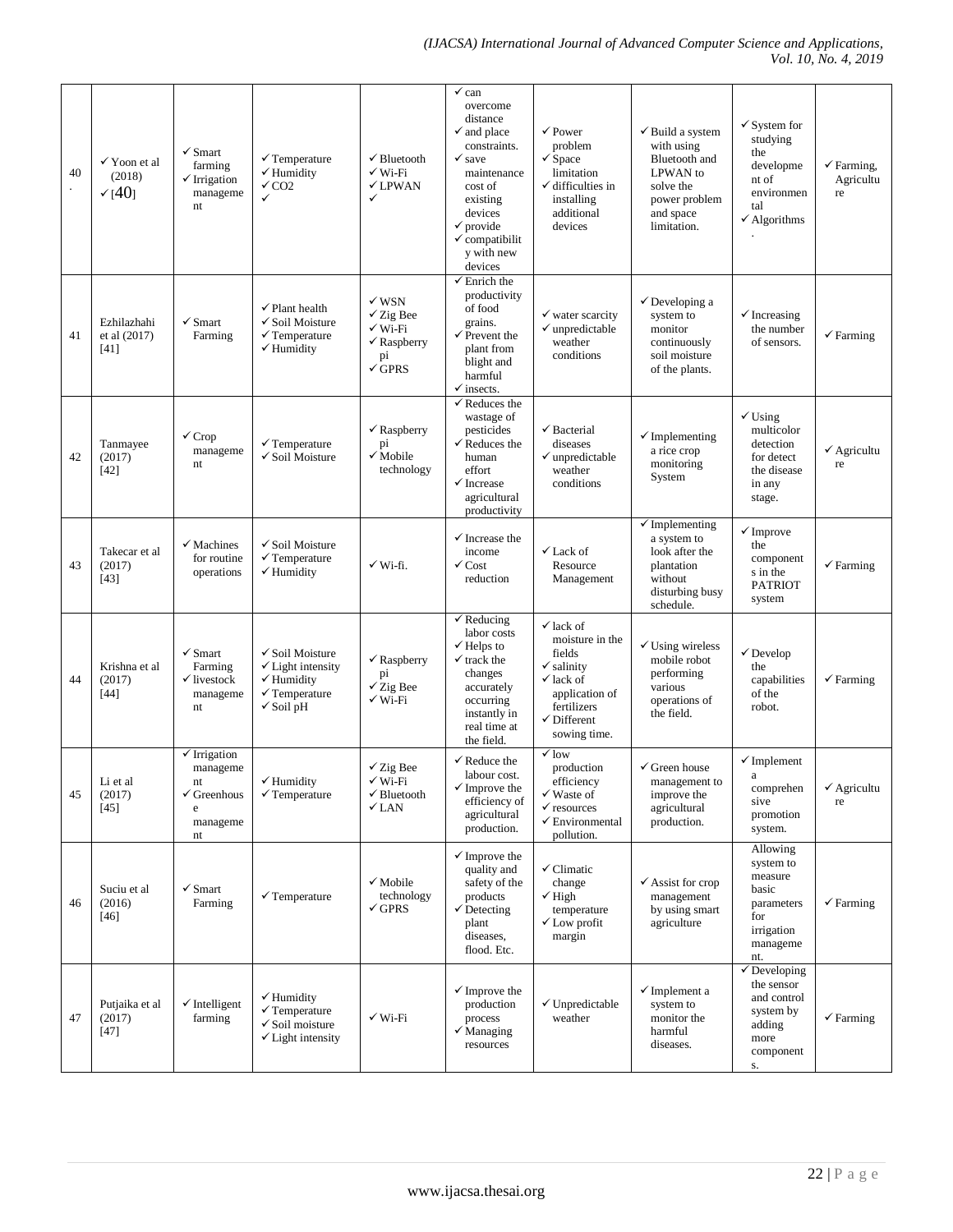| 48 | Okayasu et al<br>(2017)<br>$[48]$           | $\checkmark$ Growth<br>measurem<br>ent                                                      | $\checkmark$ Humidity<br>$\checkmark$ Temperature<br>$\checkmark$ Solar radiation<br>$\sqrt{CO2}$                | $\checkmark$ Wi-Fi                                                                      | $\checkmark$ Reduce<br>production<br>cost<br>$\checkmark$ Improve the<br>quality of<br>the products                                                                              | $\checkmark$ High<br>production<br>cost<br>$\checkmark$ Less quality in<br>products                                          | $\checkmark$ Monitoring the<br>plant growth<br>measurement<br>using smart<br>agriculture.                                                                         | $\checkmark$ Improve<br>the<br>accuracy of<br>measureme<br>nts.                                                                              | $\checkmark$ Farming         |
|----|---------------------------------------------|---------------------------------------------------------------------------------------------|------------------------------------------------------------------------------------------------------------------|-----------------------------------------------------------------------------------------|----------------------------------------------------------------------------------------------------------------------------------------------------------------------------------|------------------------------------------------------------------------------------------------------------------------------|-------------------------------------------------------------------------------------------------------------------------------------------------------------------|----------------------------------------------------------------------------------------------------------------------------------------------|------------------------------|
| 49 | Sreekantha et<br>al (2017)<br>$[49]$        | $\checkmark$ Irrigation<br>manageme<br>nt.<br>$\checkmark$ Greenhous<br>e<br>manageme<br>nt | $\checkmark$ Temperature<br>$\checkmark$ Soil moisture<br>$\checkmark$ Weather<br>$\checkmark$ Fertility of soil | $\checkmark$ Zig Bee<br>$\checkmark$ Mobile<br>technology<br>$\checkmark$ Wi-Fi         | $\checkmark$ Detection of<br>seed, water<br>level, pest,<br>animal<br>intrusion to<br>the field.<br>$\checkmark$ Reduce cost<br>and time<br>$\checkmark$ Enhance<br>productivity | $\checkmark$ Environmental<br>changes<br>$\checkmark$ High water<br>consumption                                              | $\checkmark$ Enhance the<br>productivity by<br>using crop<br>monitoring<br>system.                                                                                | $\checkmark$ generalize<br>event-<br>condition-<br>action<br>$\checkmark$ framework<br>for<br>programmi<br>ng reactive<br>sensor<br>networks | $\checkmark$ Agricultu<br>re |
| 50 | Rajendrakum<br>ar et al<br>(2017)<br>$[50]$ | $\checkmark$ Water<br>manageme<br>nt<br>$\checkmark$ Crop<br>manageme<br>nt                 | $\checkmark$ Soil moisture<br>$\checkmark$ Temperature<br>$\checkmark$ Humidity<br>$\checkmark$ Soil pH          | $\checkmark$ Mobile<br>technology<br>✔ Wi-Fi                                            | $\checkmark$ Increase<br>harvest<br>efficiency<br>$\checkmark$ Decrease<br>water<br>wastage                                                                                      | $\checkmark$ Uncertain<br>monsoon<br>$\checkmark$ Water scarcity<br>$\checkmark$ Climatic<br>variation                       | $\checkmark$ Providing<br>information to<br>understand<br>how to monitor<br>and control the<br>data remotely<br>and apply to<br>the fields.                       | $\checkmark$ Develop<br>multiple<br>systems.                                                                                                 | $\checkmark$ Agricultu<br>re |
| 51 | Ferreira et al<br>(2017)<br>[51]            | $\checkmark$ Smart<br>Farming<br>$\checkmark$ Machines<br>for routine<br>operations         | $\checkmark$ Temperature<br>$\checkmark$ Soil pH<br>$\checkmark$ Oxygen flow                                     | $\checkmark$ Mobile<br>technology                                                       | $\checkmark$ Improve the<br>production.                                                                                                                                          | $\checkmark$ Climate<br>changes.<br>$\checkmark$ Insufficient<br>available<br>lands.<br>$\checkmark$ Air toxins.             | $\checkmark$ Researching<br>modules<br>$\checkmark$ related to IoT,<br>event<br>processing,<br>situational<br>awareness and<br>data<br>$\checkmark$ harmonization | $\checkmark$ Developing<br>all the apps<br>and<br>experiment<br>with real<br>cases.                                                          | $\checkmark$ Farming         |
| 52 | Vernandhes<br>et al (2017)<br>$[52]$        | $\checkmark$ Livestock<br>manageme<br>nt                                                    | $\checkmark$ Temperature<br>$\checkmark$ Humidity<br>$\checkmark$ Light                                          | $\checkmark$ Mobile<br>technology<br>$\checkmark$ Wi-Fi                                 | $\checkmark$ Improve the<br>cultivation                                                                                                                                          | √ Limited lands.<br>$\checkmark$ Water scarcity                                                                              | $\checkmark$ Smart<br>aquaponic<br>system to<br>monitor and<br>control<br>cultivation                                                                             | $\checkmark$ Increase<br>the manual<br>response<br>speed.                                                                                    | $\checkmark$ Farming         |
| 53 | Vaughan et al<br>(2017)<br>$[53]$           | $\checkmark$ Livestock<br>manageme<br>nt.<br>$\checkmark$ Farm<br>manageme<br>nt.           | $\checkmark$ Animal Weight                                                                                       | $\checkmark$ Mobile<br>technology                                                       | $\checkmark$ Can monitor<br>the<br>performance<br>of their<br>animals.<br>$\checkmark$ Improve the<br>livestock<br>production                                                    | $\checkmark$ Weather<br>condition<br>$\checkmark$ Maintaining<br>balance<br>$\checkmark$ Large number<br>of<br>measurements. | $\checkmark$ Gaining data<br>under the<br>hostile<br>conditions of a<br>livestock farm.                                                                           | $\checkmark$ Upstream<br>and<br>downstrea<br>m the<br>supply<br>chain.                                                                       | $\checkmark$ Farming         |
| 54 | Padalalu et al<br>(2017)<br>$[54]$          | $\checkmark$ Water<br>manageme<br>nt                                                        | $\checkmark$ Temperature<br>$\checkmark$ Humidity<br>$\checkmark$ Light<br>$\sqrt{CO2}$<br>$\checkmark$ Soil pH  | $\checkmark$ Mobile<br>technology                                                       | $\checkmark$ Conserve<br>water<br>$\checkmark$ Avoidance<br>of constant<br>vigilance.<br>$\checkmark$ Remote<br>automation                                                       | $\checkmark$ Water scarcity<br>$\checkmark$ High power<br>consumption                                                        | $\checkmark$ Implementing<br>system to to<br>make the<br>$\checkmark$ irrigation<br>system smart,<br>autonomous<br>and efficient                                  | $\checkmark$ Estimate<br>the<br>irrigation<br>cost.<br>$\checkmark$ Introducing<br>wireless<br>sensor.<br>$\checkmark$ Automatic<br>watering | $\checkmark$ Agricultu<br>re |
| 55 | Bellini et al<br>(2017)<br>$[55]$           | $\checkmark$ Cattle<br>detection<br>manageme<br>nt                                          | $\checkmark$ Temperature<br>$\checkmark$ Milk<br>consumption                                                     | $\checkmark$ LoRa                                                                       | $\checkmark$ Increase<br>milk<br>production                                                                                                                                      | $\checkmark$ Heat detection<br>$\checkmark$ Intensification<br>management<br>techniques                                      | $\checkmark$ By collecting<br>activity data<br>for heat<br>detection for<br>the cattle.                                                                           | $\checkmark$ Developing<br>power<br>reduction<br>systems.                                                                                    | $\checkmark$ Farming         |
| 56 | Cambra et al<br>(2017)<br>$[56]$            | $\checkmark$ Energy<br>manageme<br>nt<br>$\checkmark$ Water<br>manageme<br>nt               | $\checkmark$ Temperature<br>$\checkmark$ Humidity                                                                | $\checkmark$ WSN<br>$\checkmark$ Mobile<br>technology<br>√ LoRa<br>$\checkmark$ Zig Bee | $\checkmark$ Energy<br>efficiency<br>$\checkmark$ Reduction<br>in fertilizers<br>in products<br>$\checkmark$ Saving<br>water                                                     | $\checkmark$ Scalability<br>$\checkmark$ Manageability                                                                       | $\checkmark$ Implement a<br>smart<br>communication<br>system to<br>monitor the<br>agriculture                                                                     | $\checkmark$ Developing<br>irrigation<br>services<br>system in<br>the domain<br>of<br>agricultural<br>decision<br>systems                    | $\checkmark$ Agricultu<br>re |
| 57 | Moon et al<br>(2017)<br>$[57]$              | $\checkmark$ Smart<br>farming                                                               | $\checkmark$ Temperature<br>$\checkmark$ Humidity<br>$\checkmark$ Rain fall<br>$\checkmark$ Wind speed           | $\checkmark$ Wi-Fi                                                                      | $\checkmark$ Improve<br>crop yield.<br>✓<br>Reduce<br>unnecessary                                                                                                                | $\checkmark$ Managing big<br>data                                                                                            | $\checkmark$ Applying lossy<br>compression<br>on IoT<br>$\checkmark$ big data.                                                                                    | $\checkmark$ Use lossy<br>compressio<br>$\mathbf n$<br>techniques                                                                            | $\checkmark$ Farming         |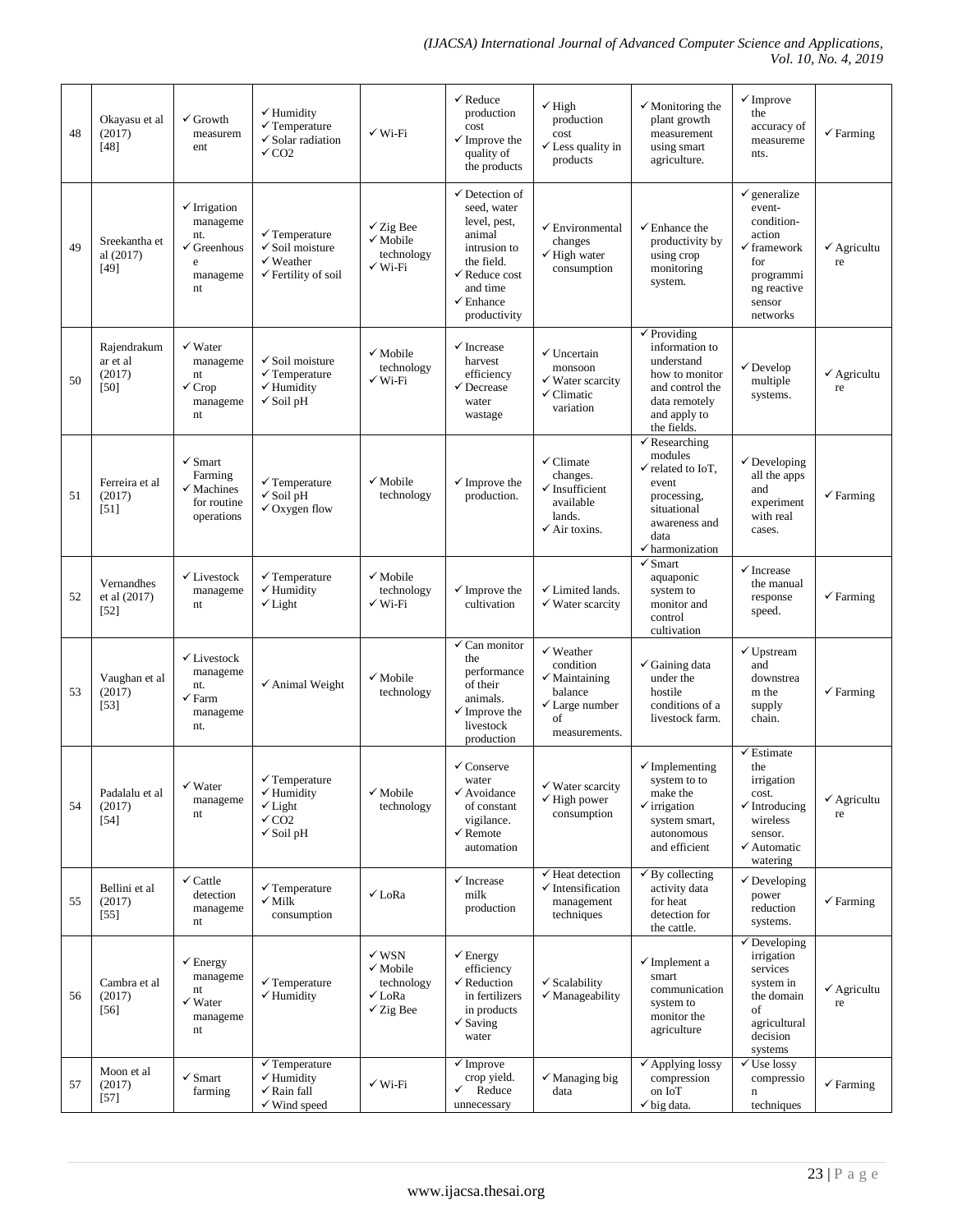|     |                                         |                                                                              |                                                                                                               |                                                   | costs.                                                                                                                                                                                          |                                                                                                                                |                                                                                                                                                  | $\checkmark$ to reduce<br>the high<br>cost of data<br>storage and<br>transit                           |                              |
|-----|-----------------------------------------|------------------------------------------------------------------------------|---------------------------------------------------------------------------------------------------------------|---------------------------------------------------|-------------------------------------------------------------------------------------------------------------------------------------------------------------------------------------------------|--------------------------------------------------------------------------------------------------------------------------------|--------------------------------------------------------------------------------------------------------------------------------------------------|--------------------------------------------------------------------------------------------------------|------------------------------|
| .58 | Raghudathes<br>h et al (2017)<br>$[58]$ | $\checkmark$ Poultry<br>manageme<br>nt                                       | $\checkmark$ Temperature<br>$\checkmark$ Humidity<br>$\checkmark$ Light intensity<br>$\checkmark$ Air quality | $\checkmark$ Raspberry<br>pi<br>$\sqrt{W_1-F_1}$  | $\checkmark$ Increases<br>poultry<br>$\checkmark$ production.<br>$\checkmark$ optimizes<br>resource<br>utilization.<br>$\checkmark$ Saves time<br>$\checkmark$ Reduces<br>human<br>intervention | $\checkmark$ High cost<br>$\checkmark$ Maintenance<br>of labour<br>$\checkmark$ Wrong<br>knowledge in<br>farming<br>practices. | $\checkmark$ Develop a<br>poultry<br>management<br>system using<br>low cost<br>commodity<br>hardware and<br>open source<br>$\checkmark$ software | $\checkmark$ Making<br>wireless<br>communica<br>tion<br>hetween<br>sensor<br>module and<br>coordinator | $\checkmark$ Farming         |
| 59  | Maina (2017)<br>$[59]$                  | $\checkmark$ Livestock<br>manageme<br>nt<br>$\checkmark$ Smart<br>farming    | $\checkmark$ Temperature<br>$\checkmark$ Size of the cattle<br>$\checkmark$ Activity of the<br>cow            | $\checkmark$ RFID<br>$\checkmark$ Raspberry<br>pi | $\checkmark$ Improve<br>productivity<br>$\checkmark$ Can<br>effectively<br>detect heat                                                                                                          | $\checkmark$ Heat detection<br>$\checkmark$ Death of<br>livestock                                                              | $\checkmark$ Use prototype<br>sensor to detect<br>the activity of<br>cow.                                                                        | $\checkmark$ Improving<br>the system<br>capability<br>to detecting<br>cow<br>activity in<br>real time  | $\checkmark$ Farming         |
| 60  | Memon et al<br>(2016)<br>[60]           | $\checkmark$ Water<br>manageme<br>nt<br>$\checkmark$ Waste<br>manageme<br>nt | $\checkmark$ Temperature<br>$\checkmark$ Humidity                                                             | $\checkmark$ Wi-Fi<br>$\sqrt{}$ LAN               | $\checkmark$ Provide<br>required<br>feed and<br>water.<br>$\checkmark$ Exhaust the<br>excess of<br>biogas of<br>animals<br>$\checkmark$ Surveillance<br>of the entire<br>farm                   | $\checkmark$ Stock theft                                                                                                       | $\checkmark$ Develop a<br>system to<br>control and<br>monitor the<br>farm remotely                                                               | $\checkmark$ Improve<br>the features<br>of the smart<br>system                                         | $\checkmark$ Agricultu<br>re |

## IV. DISCUSSION

In this review we have identified important attributes to analyse the research findings in agriculture and farming processes. We have gathered and analyzed data by using 60 recent scientific articles. Our survey shows the most researched sub-verticals are water management, crop management and smart farming. Water management is the most researched sub-vertical for the last few years as most countries mainly focus on the utilization of water resources due to its lack of abundance [61]. Irrigation patterns in agriculture influence crop production making irrigation management a central focus to increase productivity [8], [10]. The second most considered sub-vertical is crop management due to the importance of producing food for a growing global population. It is important to manage the quality, quantity and effectiveness of the agricultural production for sustainability [13]. Although a study [18] discussed that the widely used sensor data collections for measurements are soil conditions as pH and humidity, as per our analysis it shows environmental temperature followed by humidity and soil moisture are the most commonly measured data.

IoT can further be defined as a fusion of heterogeneous networks including chip technology that scopes gradually more and more, expanding due to the rapid growth of Internet applications such as logistics, agriculture, smart community, intelligent transposition, control and tracking systems. According to researchers' analysis, in 2020 IoT objects will be semi-intelligent and an important part of human social life [46]. As analyzed in our review Wi-Fi,mobile technology are the technologies which have a wide range of demand in agriculture and farming domain to monitor land and water resources in contrast to other technologies [33], [35]. Although our results demonstrate the results in such a way, a study [62] analyzed that use of RFID, a Wireless Sensor Network (WSN) technology that can be effectively used to increase the crop production to meet the growing needs of the increasing population. In developing countries with limited Internet speed, the other IoT technologies utilised rather than Wi-Fi include Low-Power, Short-Range IoT Networks, lowrate wireless PAN (LoRaWAN) or Low-Power and Wide-Area Networks.

Further research [61] shows that WSN is used in many applications such as health monitoring, agriculture, environmental monitoring, and military applications whereas our study demonstrates the agriculture sector using IoT in and farming sector using IoT. Our observations show that Agriculture is the primary source of income in developing countries, such as India with the sizeable geographical area when comparing with other countries [9].

Most of the research studies have performed on water management by monitoring such environmental parameters as temperature, humidity and soil moisture [1], [3], [5], [19], [25]. Many of the findings have focused on better water utilization, reduction inhuman intervention and the cost of production [18], [27]. Future research could draw more attention to further automate current processes in waste management, smart lightening and pest controlling subverticals by reducing existing drawbacks since it has received the least research attention in the considered period. Fog computing, as an innovation with cross over any barrier between remote data centres and IoT devices, should be considered in future IoT analysis [63], [64], [65], [66], [67]. While IoT has solved many issues related to agriculture and farming there are limitations that we need to consider. Lack of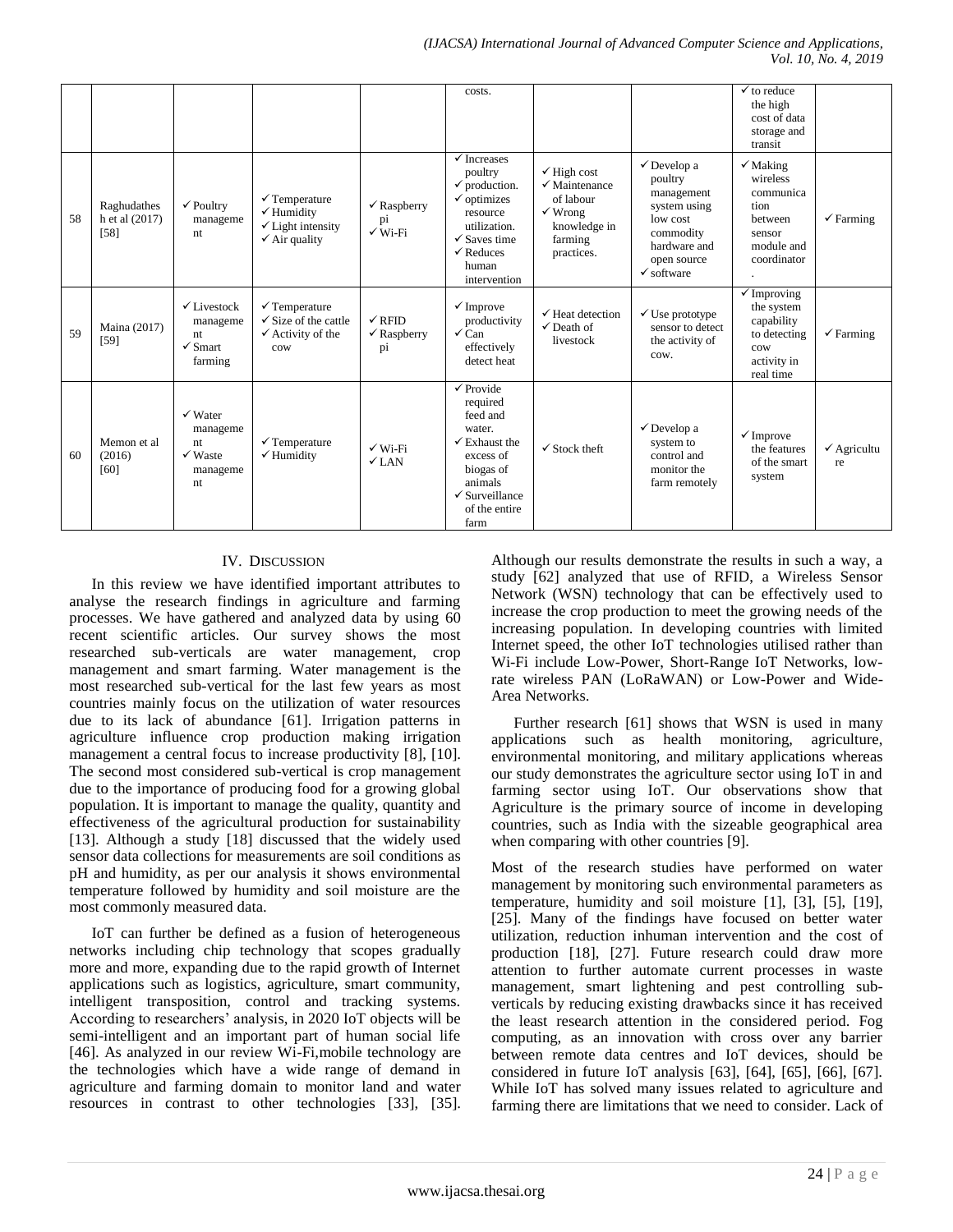interoperability and compatibility in devices, network flexibility issues when more devices are connecting, and sensor lifetime is some of the limitations to be addressed in future research.

This study has found that industry 4.0 in agriculture focuses on IoT aspects transforming the production capabilities including the agricultural domain. This study has [68] considered soil quality, irrigation levels, weather, the presence of insects and pests as sensor data. Some of the significant aspects they have been researched are the driver's assistance to optimise routes and shorten harvesting and crop treatment while reducing fuel consumption CISCO [69]. Producing enough food for the entire world is a big challenge since the global population is rapidly changing as well as climate change and labour shortage. Currently researchers have focused more on robotics to address these problems. A growing number of researchers and companies have focused on Robotics and Artificial Intelligence (AI) to weeding by reducing the amount of herbicide used by farmers.

In contrast to edge computing, cloud computing requires a high-speed internet connection with sending and retrieving data from the cloud. As the process involves transferring and receiving data from the cloud, the process is time-consuming. Since the data capacity is higher than bandwidth, it is always essential to process data locally instead of sending data to the cloud. Edge computing is more efficient than cloud processing when processing data since the capacity doubles faster than the bandwidth doubles [70]. Since IoT uses sensor data collection for decision making, to process collected data, the cloud, or the edge based can be used on the system requirements.

Still, there are some challenges associated with IoT system deployment. Connecting so many devices to the IoT network is the biggest challenge in the future following lack of technical knowledge among farmers, current centralised architecture to support IoT systems is not much advanced as the growth of the network, centralised systems will turn into a bottleneck. Moreover, sensor battery capacity and lifetime and sensor data storage also more concentrated when IoT system deployment. Smart farming is the association with new advancements in technologies and the different crop and livestock, agriculture and farming in the digital age. Smart farming can deliver agriculture more beneficial for the farmer. This is because decreasing input resources will save farmers' money and labour, and hence, will increase reliability [71] and business outcome [72], [73].

Furthermore, studying diverse approaches for fog computing structure [63], decision making using prediction or pattern analysis [74], [75], [76], big data databases [77] could be an exciting way to make the Internet of Things (IoT) into the future dominating technology.

This survey will fill the gap by the identification of the different IoT sub-verticals and data collections for the measurements in the agriculture and farming process. Results are clearly showing that most considered sub-verticals and data collections for measurements in the field of agriculture and farming. Our study also indicates the technologies used for IoT application development in the reviewed period. To summarise this survey, this has broader knowledge about IoT applications developed for automating the agriculture and farming process. Moreover, this study identifies most considered sub-verticals, collected sensor data and technologies for the development of IoT based applications in agriculture and farming sector towards the significant improvement of the business.

Table II shows the other necessary data collection criteria which were not included in all studies.

| <b>Criteria</b>                | <b>Information to be Collected in IoT Domain</b>                                                                                                                                         | <b>Addressed in this Review</b> | To be Addressed in Future<br><b>Research</b> |
|--------------------------------|------------------------------------------------------------------------------------------------------------------------------------------------------------------------------------------|---------------------------------|----------------------------------------------|
| <b>IoT Sub Verticals</b>       | What are the sub-areas addressed?                                                                                                                                                        |                                 |                                              |
| Measures (Data Collection)     | What sort of sensor data collected for<br>measurements?                                                                                                                                  |                                 |                                              |
| <b>Technologies Used</b>       | Used technologies to develop or to solve<br>problems.                                                                                                                                    |                                 |                                              |
| Benefits of Proposed System    | Advantages of having the system to address<br>existing issues.                                                                                                                           |                                 |                                              |
| Challenges in Current Approach | Existing issues and problems in the current<br>systems and methods.                                                                                                                      |                                 |                                              |
| Solution for Current Issues    | Proposed solution to solve the issues in the<br>current problems.                                                                                                                        |                                 |                                              |
| Drivers of IoT Countries       | What are the novelty and future aspects of the<br>proposed systems and methods?                                                                                                          |                                 |                                              |
| IoT systems' Scalability       | Number of sensors are deployed, a variety of<br>sensors, amount of data collection (volume),<br>speed (velocity) of data collection (days-hours,<br>hours-minutes, seconds-microseconds) | X                               |                                              |
| <b>Heterogeneity Aspects</b>   | Are sensors and underlying technologies<br>uniform or heterogeneous in the system?                                                                                                       | X                               |                                              |

TABLE II. IMPORTANT DATA INCLUSION CRITERIA FOR FUTURE IOT STUDIES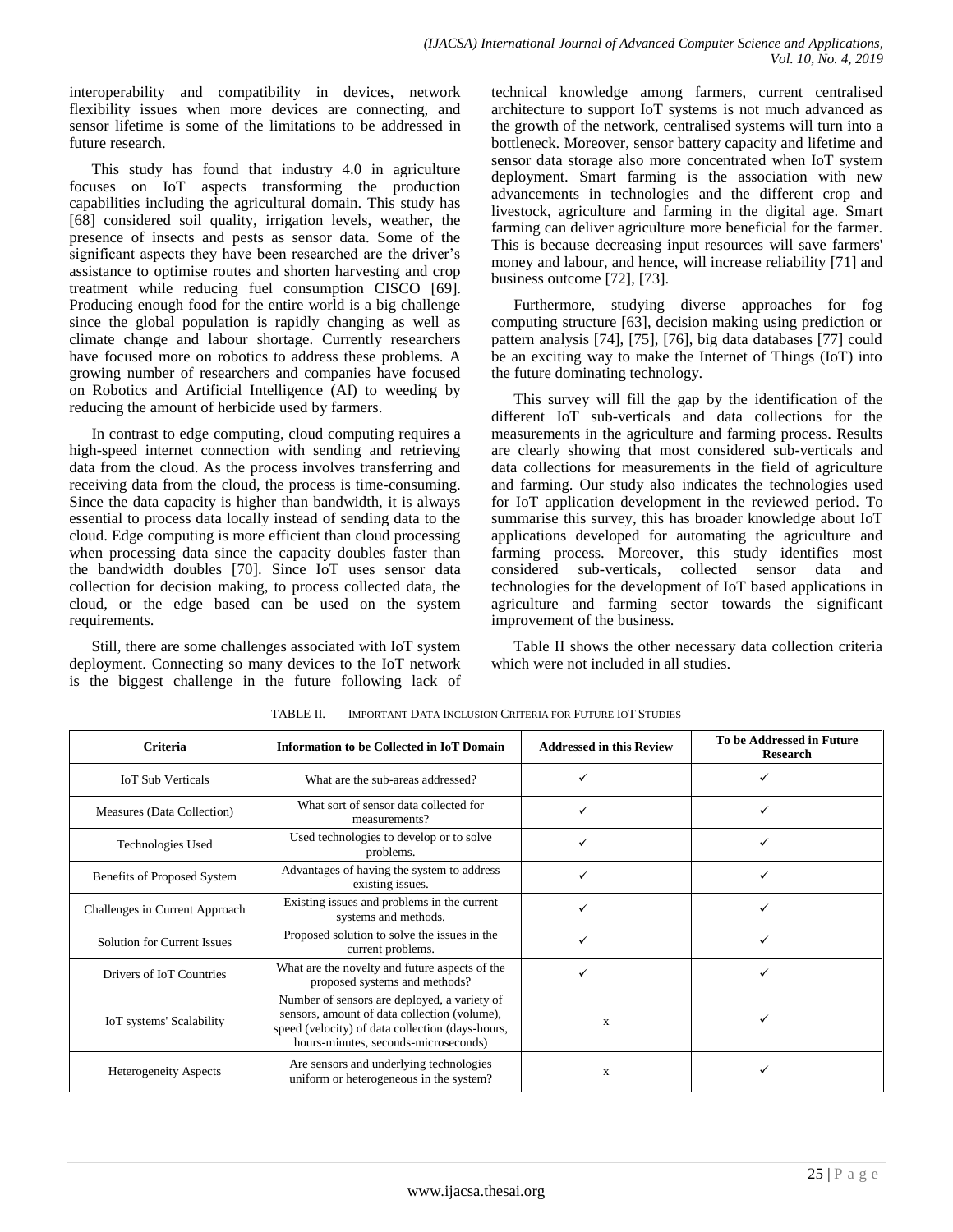| System Architecture                                     | Complex is the adopted IoT architecture, sensors<br>topology, information about intermediate<br>gateways                                                                                | X           |  |
|---------------------------------------------------------|-----------------------------------------------------------------------------------------------------------------------------------------------------------------------------------------|-------------|--|
| Data Analysis Methods                                   | Business intelligence, Artificial Intelligence,<br>learning algorithms (machine Learning<br>algorithms, Deep learning), big data<br>technologies (Hadoop, Spark) and other<br>protocols | X           |  |
| Observed System                                         | Size or scale of the observed land or agricultural<br>domain                                                                                                                            | $\mathbf x$ |  |
| Access to Natural resources                             | Water resources and weather condition                                                                                                                                                   | $\mathbf x$ |  |
| <b>IoT Security and Threat Solutions</b><br>/ Protocols | Encryption techniques for IoT data access,<br>Vulnerable identity (change default passwords),<br>self-error detection and possible cyber attacks                                        | X           |  |
| <b>Operational Technology</b>                           | Control and automation hardware, controllers,<br>sensors and actuators                                                                                                                  | X           |  |
| Data Storage and Cloud Platform                         | Public Cloud, Private Cloud, Hybrid Cloud,<br>Cloud (data at rest and centralized data center),<br>Fog (data in motion and distributed data center)<br>or Edge computing                | X           |  |
| <b>Power Supplies</b>                                   | Battery, AC power, and other protocol to<br>optimize energy savings                                                                                                                     | X           |  |

## V. CONCLUSION

From our observations from the 60 peer-reviewed publications (2016–2018) in discussing the potential applications of the Internet of Things, it was found that water management is the highest considered IoT sub-vertical followed by crop management, smart farming, livestock management, and irrigation management with the same percentage. As per the observation, the most critical sensor data collection for the measurement is environmental temperature, environmental humidity and also there are some other such sensor data also gathered for IoT applications as soil moisture and soil pH. Wi-Fi has the highest demand of usage in agriculture and farming industry, followed by mobile technology. Other technologies as ZigBee, RFID, Raspberry pi, WSN, Bluetooth, LoRa and GPRS have less demand in the agriculture and farming sectors. When compared to the agricultural sector, farming industry has a lesser percentage amount using IoT for the automation. This survey could be useful for researchers for finding new ways and solution to challenge in the current agricultural era and for agricultural and farming industries to make the automation process more effective and efficient, consequently, to obtain the good businesses outcome.

#### AUTHORS' PROFILE

R.M., S.W., and M.N.H. conceived the study idea and developed the analysis plan. R.M. and S.W. analyzed the data and wrote the initial paper.

M.N.H. helped to prepare the figures and tables and finalizing the manuscript. R.M. completed the final editing and figures of the manuscript. All authors read the manuscript.

#### **REFERENCES**

[1] R. Venkatesan and A. Tamilvanan, "A sustainable agricultural system using IoT," in International Conference on Communication and Signal Processing (ICCSP), 2017.

- [2] G. Arvind and V. Athira and H. Haripriya and R. Rani and S. Aravind, "Automated irrigation with advanced seed germination and pest control," in IEEE Technological Innovations in ICT for Agriculture and Rural Development (TIAR), 2017.
- [3] W. Zhao and S. Lin and J. Han and R. Xu and L. Hou, "Design and Implementation of Smart Irrigation System Based on LoRa," in IEEE Globecom Workshops (GC Wkshps), 2017.
- [4] S. Sagar and G. Kumar and L. Xavier and S. Sivakumar and R. Durai, "Smart irrigation system with flood avoidance technique," in Third International Conference on Science Technology Engineering & Management (ICONSTEM), 2017.
- [5] S. Saraf and D. Gawali, "IoT based smart irrigation monitoring and controlling system," in 2nd IEEE International Conference on Recent Trends in Electronics, Information & Communication Technology (RTEICT), 2017.
- [6] Rama Chidambaram RM and Vikas Upadhyaya, "Automation in drip irrigation using IOT devices," in Fourth International Conference on Image Information Processing (ICIIP), 2017.
- [7] S. Vaishali and S. Suraj and G. Vignesh and S. Dhivya and S. Udhayakumar, "Mobile integrated smart irrigation management and monitoring system using IOT," in International Conference on Communication and Signal Processing (ICCSP), 2017.
- [8] M. Rajkumar and S. Abinaya and V. Kumar, "Intelligent irrigation system—An IOT based approach," in International Conference on Innovations in Green Energy and Healthcare Technologies (IGEHT), 2017.
- [9] A. Rau and J. Sankar and A. Mohan and D. Das Krishna and J. Mathew, "IoT based smart irrigation system and nutrient detection with disease analysis," in IEEE Region 10 Symposium (TENSYMP), 2017.
- [10] Sanket Salvi and Pramod Jain S.A and Sanjay H.A and Harshita T.K and M. Farhana and Naveen Jain and Suhas M V, "Cloud based data analysis and monitoring of smart multi-level irrigation system using IoT," in International Conference on I-SMAC (IoT in Social, Mobile, Analytics and Cloud) (I-SMAC), 2017.
- [11] P. Sureephong and P. Wiangnak and S. Wicha, "The comparison of soil sensors for integrated creation of IOT-based Wetting front detector (WFD) with an efficient irrigation system to support precision farming," in International Conference on Digital Arts, Media and Technology (ICDAMT), 2017.
- [12] S. Rajeswari and K. Suthendran and K. Rajakumar, "A smart agricultural model by integrating IoT, mobile and cloud-based big data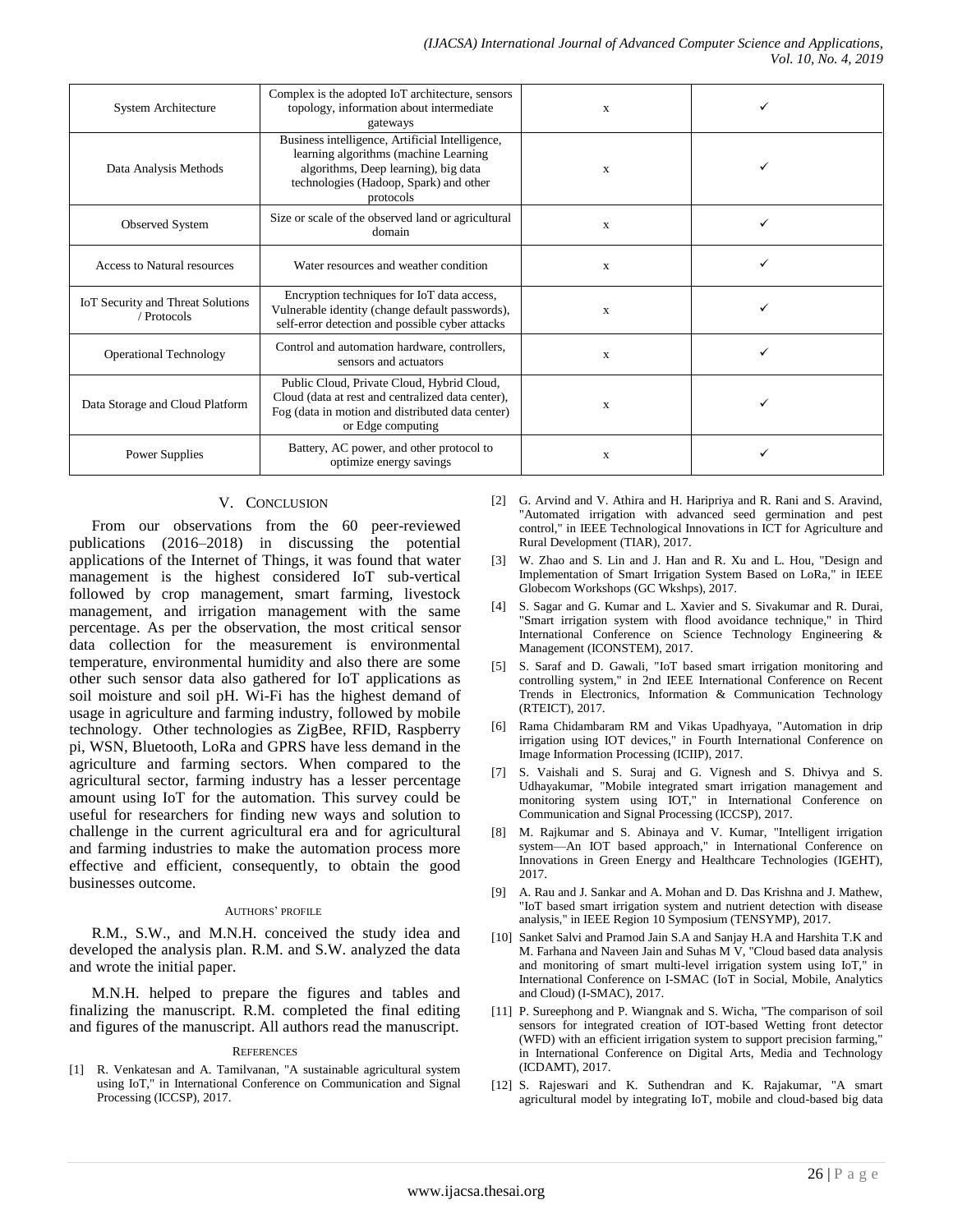analytics," in International Conference on Intelligent Computing and Control (I2C2), 2017.

- [13] P. Patil and V. Sachapara, "Providing smart agricultural solutions/techniques by using Iot based toolkit," in International Conference on Trends in Electronics and Informatics (ICEI), 2017.
- [14] S. Pooja and D. Uday and U. Nagesh and S. Talekar, "Application of MQTT protocol for real time weather monitoring and precision farming," in International Conference on Electrical, Electronics, Communication, Computer, and Optimization Techniques (ICEECCOT), 2017.
- [15] O. Pandithurai and S. Aishwarya and B. Aparna and K. Kavitha, "Agrotech: A digital model for monitoring soil and crops using internet of things (IOT)," in Third International Conference on Science Technology Engineering & Management (ICONSTEM), 2017.
- [16] A. Roselin and A. Jawahar, "Smart agro system using wireless sensor networks," in International Conference on Intelligent Computing and Control Systems (ICICCS), 2017.
- [17] P. Rekha and V. Rangan and M. Ramesh and K. Nibi, "High yield groundnut agronomy: An IoT based precision farming framework," in IEEE Global Humanitarian Technology Conference (GHTC), 2017.
- [18] R. Maia and I. Netto and A. Tran, "Precision agriculture using remote monitoring systems in Brazil," in IEEE Global Humanitarian Technology Conference (GHTC), 2017.
- [19] Z. Ahmad and M. Pasha and A. Ahmad and A. Muhammad and S. Masud and M. Schappacher and A. Sikora, "Performance evaluation of IEEE 802.15.4-compliant smart water meters for automating large-scale waterways," in 9th IEEE International Conference on Intelligent Data Acquisition and Advanced Computing Systems: Technology and Applications (IDAACS), 2017.
- [20] M. Mekala and P. Viswanathan, "A novel technology for smart agriculture based on IoT with cloud computing," in International Conference on I-SMAC (IoT in Social, Mobile, Analytics and Cloud) (I-SMAC), 2017.
- [21] D. Qi and G. Lu and X. Dai, "Design of Urban Greening Intelligent Monitoring System Based on Internet of Things Technology," in 9th International Conference on Intelligent Human-Machine Systems and Cybernetics (IHMSC), 2017.
- [22] Z. Li and J. Wang and R. Higgs and L. Zhou and W. Yuan, "Design of an Intelligent Management System for Agricultural Greenhouses Based on the Internet of Things," in IEEE International Conference on Computational Science and Engineering (CSE) and IEEE International Conference on Embedded and Ubiquitous Computing (EUC), 2017.
- [23] C. Cambra and S. Sendra and J. Lloret and L. Garcia, "An IoT serviceoriented system for agriculture monitoring," in IEEE International Conference on Communications (ICC), 2017.
- [24] N. Ananthi and J. Divya and M. Divya and V. Janani, "IoT based smart soil monitoring system for agricultural production," in IEEE Technological Innovations in ICT for Agriculture and Rural Development (TIAR), 2017.
- [25] S. Prathibha and A. Hongal and M. Jyothi, "IOT Based Monitoring System in Smart Agriculture," in International Conference on Recent Advances in Electronics and Communication Technology (ICRAECT), 2017.
- [26] P. Padalalu and S. Mahajan and K. Dabir and S. Mitkar and D. Javale, "Smart water dripping system for agriculture/farming," in 2nd International Conference for Convergence in Technology (I2CT), 2017.
- [27] J. Guruprasadh and A. Harshananda and I. Keerthana and Rachana and K. Krishnan and M. Rangarajan and S. Sathyadevan, "Intelligent soil quality monitoring system for judicious irrigation," in International Conference on Advances in Computing, Communications and Informatics (ICACCI), 2017.
- [28] S. Athani and C. Tejeshwar and M. Patil and P. Patil and R. Kulkarni, "Soil moisture monitoring using IoT enabled arduino sensors with neural networks for improving soil management for farmers and predict seasonal rainfall for planning future harvest in North Karnataka—India," in International Conference on I-SMAC (IoT in Social, Mobile, Analytics and Cloud) (I-SMAC), 2017.
- [29] P. Rajalakshmi and S. Devi Mahalakshmi, "IOT based crop-field monitoring and irrigation automation," in 10th International Conference on Intelligent Systems and Control (ISCO), 2016.
- [30] A. Imteaj and T. Rahman and M. Hossain and S. Zaman, "IoT based autonomous percipient irrigation system using raspberry Pi," in 19th International Conference on Computer and Information Technology (ICCIT), 2016.
- [31] H. Biradar and L. Shabadi, "Review on IOT based multidisciplinary models for smart farming," in 2nd IEEE International Conference on Recent Trends in Electronics, Information & Communication Technology (RTEICT), 2017.
- [32] M. bin Ismail and N. Thamrin, "IoT implementation for indoor vertical farming watering system," in International Conference on Electrical, Electronics and System Engineering (ICEESE), 2017.
- [33] Amandeep and A. Bhattacharjee and P. Das and D. Basu and S. Roy and S. Ghosh and S. Saha and S. Pain and S. Dey and T. Rana, "Smart farming using IOT", 2017 8th IEEE Annual Information Technology," in Electronics and Mobile Communication Conference (IEMCON), 2017.
- [34] R. Dolci, "IoT Solutions for Precision Farming and Food Manufacturing: Artificial Intelligence Applications in Digital Food," in IEEE 41st Annual Computer Software and Applications Conference (COMPSAC), 2017.
- [35] V. Gokul and S. Tadepalli, "Implementation of smart infrastructure and noninvasive wearable for real time tracking and early identification of diseases in cattle farming using IoT," in International Conference on I-SMAC (IoT in Social, Mobile, Analytics and Cloud) (I-SMAC), 2017.
- [36] C. Yoon and M. Huh and S. Kang and J. Park and C. Lee, "Implement smart farm with IoT technology," in 20th International Conference on Advanced Communication Technology (ICACT), 2018.
- [37] M. Rajkumar and S. Abinaya and V. Kumar, "Intelligent irrigation system—An IOT based approach," in International Conference on Innovations in Green Energy and Healthcare Technologies (IGEHT), 2017.
- [38] S. Ruengittinun and S. Phongsamsuan and P. Sureeratanakorn, "Applied internet of thing for smart hydroponic farming ecosystem (HFE)," in 10th International Conference on Ubi-media Computing and Workshops (Ubi-Media), 2017.
- [39] A. Ezhilazhahi and P. Bhuvaneswari, "IoT enabled plant soil moisture monitoring using wireless sensor networks," in Third International Conference on Sensing, Signal Processing and Security (ICSSS), 2017.
- [40] C. Yoon and M. Huh and S. Kang and J. Park and C. Lee, "Implement smart farm with IoT technology," in 20th International Conference on Advanced Communication Technology (ICACT), 2018.
- [41] S. Takekar and S. Takekar, "Plant and taste to reap with Internet of Things implementation of IoT in agriculture to make it a parallel industry," in International Conference on I-SMAC (IoT in Social, Mobile, Analytics and Cloud) (I-SMAC), 2017.
- [42] P. Tanmayee, "Rice crop monitoring system—A lot based machine vision approach," in International Conference on Nextgen Electronic Technologies: Silicon to Software (ICNETS2), 2017.
- [43] A. Moon and J. Kim and J. Zhang and S. Son, "Lossy compression on IoT big data by exploiting spatiotemporal correlation," in IEEE High Performance Extreme Computing Conference (HPEC), 2017.
- [44] Z. Li and J. Wang and R. Higgs and L. Zhou and W. Yuan, "Design of an Intelligent Management System for Agricultural Greenhouses Based on the Internet of Things," in IEEE International Conference on Computational Science and Engineering (CSE) and IEEE International Conference on Embedded and Ubiquitous Computing (EUC), 2017.
- [45] D. Sreekantha and Kavya A.M., "Agricultural crop monitoring using IOT - a study," in 11th International Conference on Intelligent Systems and Control (ISCO), 2017.
- [46] S. Rajendrakumar and Rajashekarappa and V. Parvati and B. Parameshachari and K. Soyjaudah and R. Banu, "An intelligent report generator for efficient farming," in International Conference on Electrical, Electronics, Communication, Computer, and Optimization Techniques (ICEECCOT), 2017.